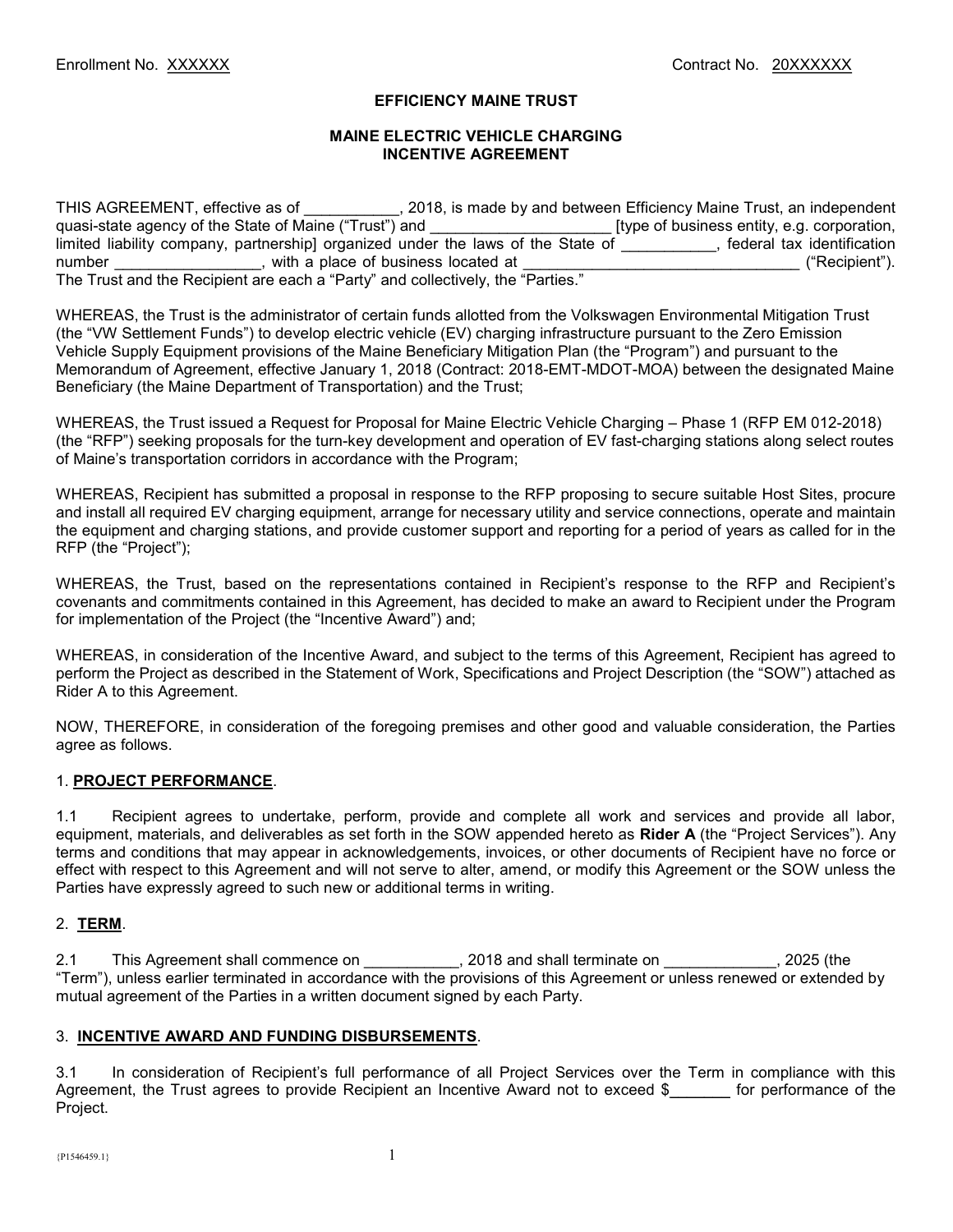3.2 The Incentive Award shall be disbursed to Recipient by the Trust in accordance with the Payment Schedule and Project Milestones set forth in Rider B. The Trust's obligation to make payments or disbursements to Recipient is conditioned on Recipient's compliance with all material terms and conditions of this Agreement, the submission of properly documented invoices and reimbursement requests, the provision of required information and reports, and the implementation and performance of the Project in accordance with the SOW.

3.3 Recipient shall expend Incentive Award funds only for approved Project purposes and only in accordance with the terms and conditions of this Agreement. The Trust will not reimburse Recipient for any cost or expense that is contrary to this Agreement or applicable law.

3.4 By submitting an invoice or request for reimbursement, Recipient is representing that the services or costs identified in the invoice or request for reimbursement have been provided or incurred, are within the approved Project scope, and that such costs and expenses are proper and allowable under this Agreement. By paying all or a portion of any invoice or request for reimbursement, the Trust does not waive its right recover any payment or reimbursement later determined to be improper or not allowable under this Agreement.

# 4. STANDARDS OF PERFORMANCE.

4.1 Recipient shall, and shall cause its contractors to, perform all work and services in connection with the Project in a timely, professional, and workmanlike manner. Time is of the essence in the performance of the Project.

4.2 Recipient shall be responsible to ensure that the Project achieves the requirements set forth in the RFP and SOW.

4.3 Recipient shall be responsible to furnish or arrange for all qualified personnel, facilities, equipment, materials and services as necessary for the performance of the Project and shall provide and maintain competent and adequate supervision of the Project to ensure that all Project Services conform to the SOW.

4.4 Recipient shall, and shall ensure that its contractors, abide by and conform to all applicable local, state, and federal laws, regulations, ordinances, and standards in the performance of the Project. The Recipient shall give all reasonable and necessary notices bearing on safety of persons or property and shall erect and maintain reasonable safeguards for safety and protection, including posting danger signs and other warnings against hazards. Without limiting any other duty or obligation of Recipient, Recipient shall ensure that all Project installations and Charging Stations comply with local, state, and federal accessibility guidelines.

4.5 The Recipient shall take reasonable precautions for safety of, and shall provide reasonable protection to prevent damage, injury or loss to (i) personnel performing services on the Project and other persons who may be affected thereby; (ii) the materials and equipment to be incorporated in the Project, whether in storage on or off the site or under the care, custody or control of the Recipient or its contractors; (iii) and persons and property at the Host Site(s) or adjacent thereto in connection with the installation or operation of any EV Charging equipment during the Term.

4.6 The Recipient shall promptly remedy damage and loss to persons and property caused in whole or in part by the Recipient or its agents or contractors.

4.7 Recipient shall keep the Trust apprised of all material developments in connection with the Project and shall consult and coordinate with the Trust, through its Agreement Administrator, as necessary in the performance of the Project. The Trust reserves the right to monitor Recipient's performance of this Agreement in order to verify compliance.

4.8 Recipient shall abide by, and enforce as necessary, the terms of any lease, use, or occupancy agreement at a Project Host Site so as to ensure uninterrupted performance under this Agreement during the entire Term.

4.9 Recipient is solely responsible for the design and implementation of the Project. Neither the Trust nor its consultants are responsible for the design, engineering, or construction of the Project.

4.10 The Recipient warrants that materials and equipment furnished under the Agreement for performance and operation of the Project will be of good quality and new unless otherwise required or permitted by the Agreement, that the work and services will be free from defects, and that the work and services will conform to the requirements of the Agreement. Work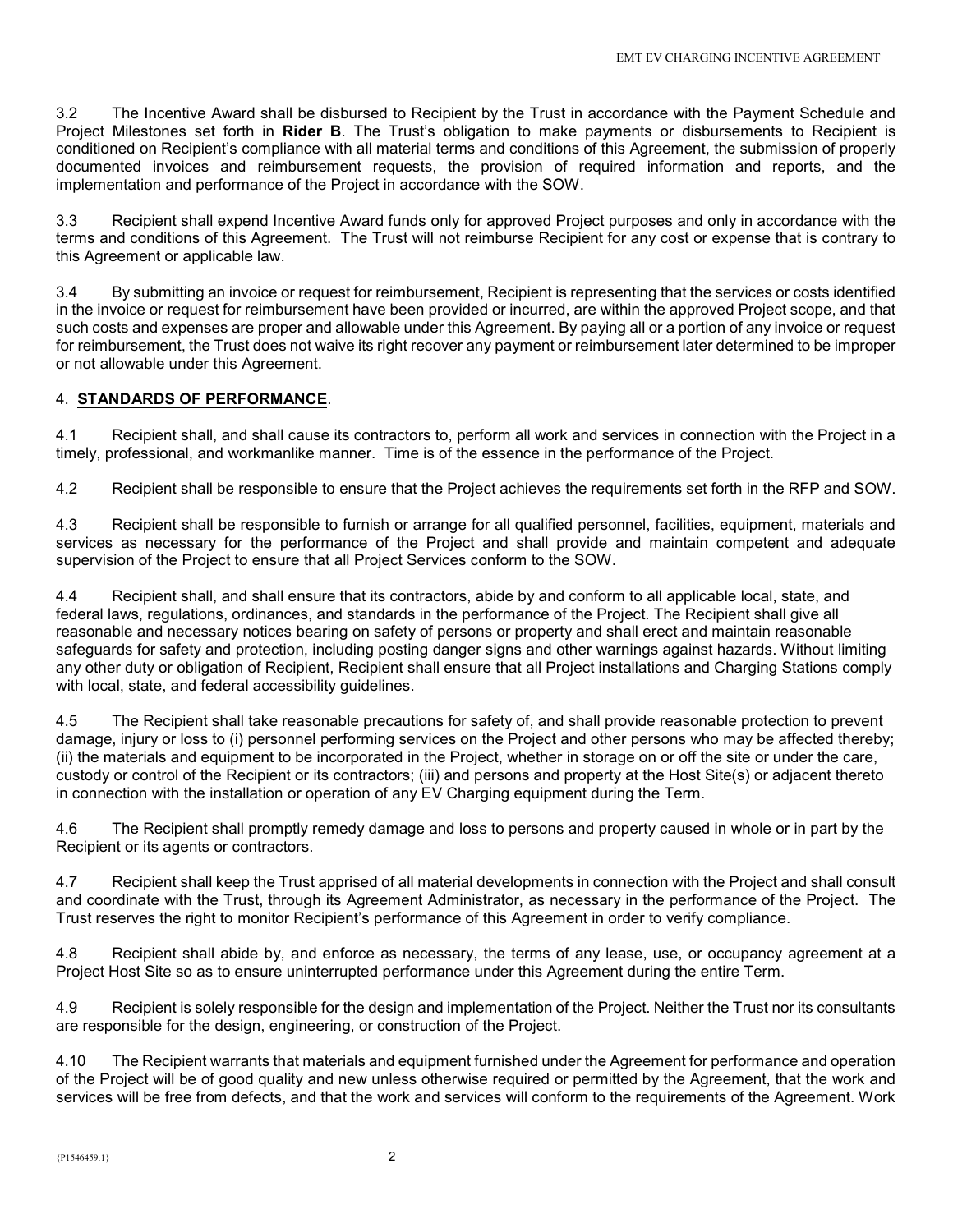not conforming to these requirements, including substitutions not properly approved and authorized, may be considered defective and must be repaired or replaced at the Recipient's expense.

## 5. RECIPIENT ACKNOWLEDGEMENTS AND REPRESENTATIONS.

5.1 Recipient acknowledges that funding of the Incentive Award is provided for specified improvements and operations in accordance with the Program. Incentive Award funds must be used in accordance with Program requirements. Recipient and its contractors may be subject to audit in connection with the receipt and use of Incentive Award funds. Recipient agrees that, if it or one of its contractors fails to comply with applicable requirements governing use of the Incentive Award funds, the Trust may withhold or suspend, in whole or in part, the disbursement of Incentive Award funds and recover all misspent funds following an audit.

5.2 Recipient represents that it is authorized to conduct business in the State of Maine and that it shall maintain its good standing throughout the Term of this Agreement. Recipient represents that it has all requisite power and authority to execute this Agreement and perform the Project and that the execution and delivery of this Agreement and the performance of the Project have been duly authorized by all necessary action of its directors, trustees, partners, members, or managers as appropriate.

5.3 Recipient represents that it is financially solvent, able to pay its debts as they become due, and possesses sufficient working capital to complete the Project and perform its obligations under this Agreement. Recipient shall provide audited financial statements and such other financial information as the Trust may reasonably request to ensure Recipient's ongoing financial solvency, viability, and ability to complete and implement the Project.

5.4 Recipient represents that it is eligible to receive the Incentive Award and that it is not suspended, debarred or disqualified from receiving contracts, grants, awards or other appropriations in Maine or in any other state.

5.5 Recipient represents that it has filed all federal and state tax returns and reports as required by law and has paid all taxes, assessments and governmental charges due, except those contested in good faith in a proceeding with the assessing authority.

5.6 Recipient has disclosed any relationship, direct or indirect, between Recipient, its officers, directors, trustees, partners, members, managers, or employees, and the Trust or State of Maine that could reasonably give rise to a conflict of interest.

5.7 Recipient represents that there has been no material adverse change in the business, operations, or financial condition of Recipient since the submission of the RFP response. Recipient shall notify the Trust of any material change in Recipient's legal status, financial status, corporate status, or any other change in status of the Project that could have a material adverse effect on Recipient's ability to complete and implement the Project for the Term.

5.8 Recipient shall provide such documents and information and execute any additional documents, disclosures, certifications and statements of compliance as may be required under state or federal law or regulation, or as may be reasonably requested by the Trust in order to ensure compliance with applicable law or this Agreement.

5.9 Recipient acknowledges that Equipment and measures funded in whole or in part through the Incentive Award are intended only for installation and use at the designated Host Sites within the State of Maine and shall not be moved from a Host Site without the prior written approval of the Trust.

5.10 Recipient acknowledges that a breach of any representation contained in this Agreement, or the provision of any false or misleading information or knowing omission of material information in connection with the Project, whether by Recipient or its agents, may result in termination and revocation of this Agreement and the Incentive Award, require the immediate reimbursement of any Incentive Award amounts previously disbursed, and may result in Recipient's suspension or debarment from participation in Trust programs.

5.11 Recipient's representations constitute continuing representations throughout the Term.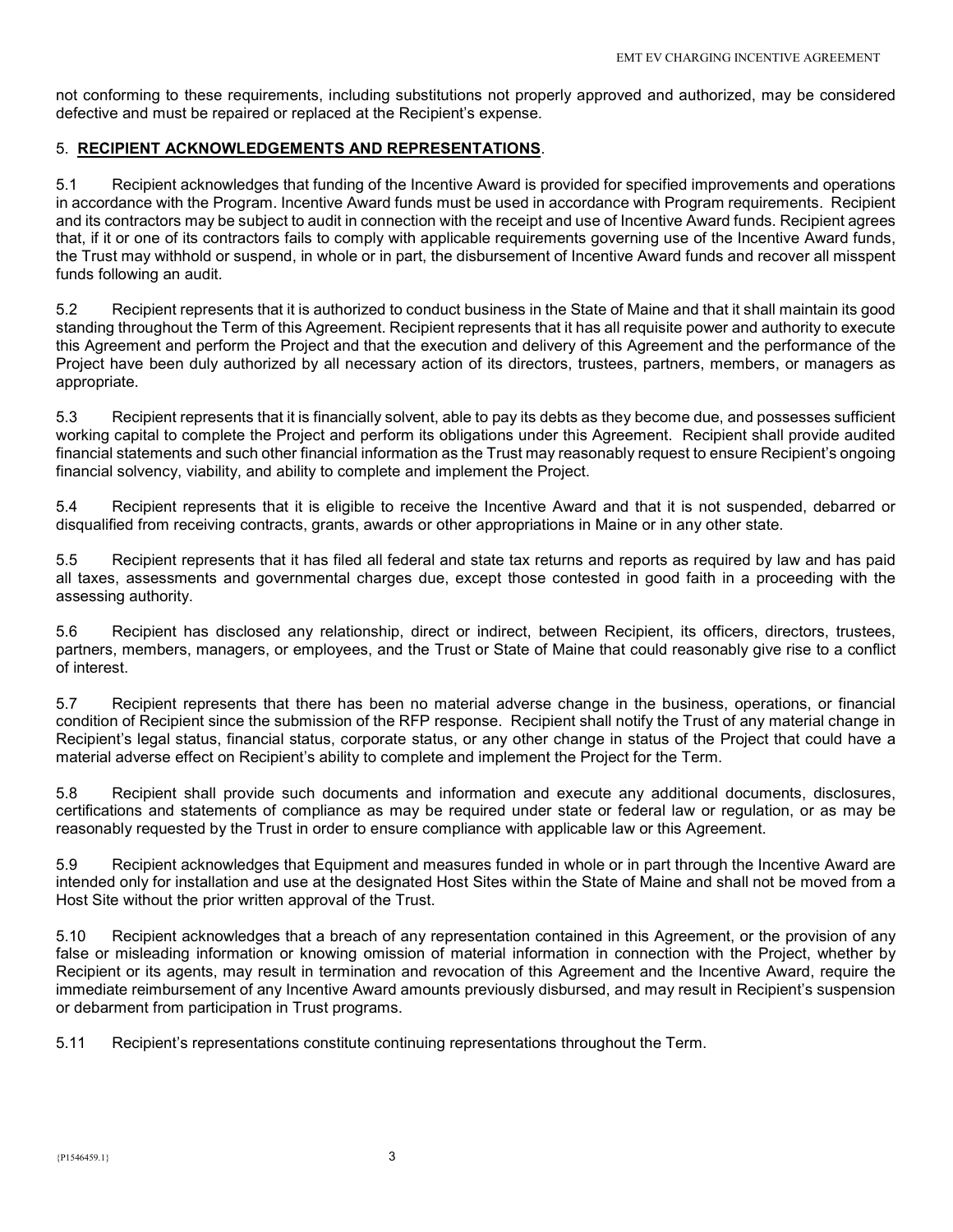# 6. BREACH

6.1 The failure of Recipient to perform any of its obligations in accordance with this Agreement, in whole or in part or in a timely or satisfactory manner, shall be a breach. The institution of proceedings under any bankruptcy, insolvency, reorganization or similar law, by or against Recipient, or the appointment of a receiver or similar officer for Recipient or any of its property, which is not vacated or fully stayed within 30 days after the institution of such proceeding, shall also constitute a breach.

6.2 In the event of a breach, the Trust shall give written notice of breach to the Recipient. If the Recipient does not cure the breach, at its sole expense, within 30 days after the delivery of written notice, the Trust may exercise any of the remedies as described in Section 5 of this Agreement. Notwithstanding any provision of this Agreement to the contrary, the Trust, in its discretion, need not provide notice or a cure period and may immediately terminate this Agreement in whole or in part or institute any other remedy in this Agreement in order to protect the public interest of the State.

# 7. REMEDIES

7.1 If Recipient is in breach under any provision of this Agreement and fails to cure such breach, the Trust, following the notice and cure period set forth in Section \_\_, shall have all of the rights and remedies set forth in this Section \_\_\_ in addition to all other rights and remedies set forth in this Agreement or at law.

i. Termination for Breach: In the event of Recipient's uncured breach, the Trust may terminate this Agreement or any part of this Agreement. Recipient shall continue performance of this Agreement to the extent not terminated, if any.

 a. Obligations and Rights: To the extent specified in any termination notice, Recipient shall not incur further obligations or render further performance past the effective date of such notice, and shall terminate outstanding orders and subcontracts with third parties. However, Recipient shall complete and deliver to the Trust all work and services not cancelled by the termination notice, and may incur obligations as necessary to do so within this Agreement's terms. At the request of the Trust, Recipient shall assign to the Trust all of Recipient's rights, title, and interest in and to such terminated orders or subcontracts. Upon termination, Recipient shall take timely, reasonable and necessary action to protect and preserve property in the possession of Recipient but in which the Trust has an interest. At the Trust's request, Recipient shall return materials owned by the Trust in Recipient's possession at the time of any termination. Recipient shall deliver all completed work and deliverables and all work product and deliverables in process of completion to the Trust at the Trust's request.

 b. Payments: Notwithstanding anything to the contrary, the Trust shall only pay Recipient for accepted work and services received as of the date of termination.

 c. Damages and Withholding: Notwithstanding any other remedial action by the Trust, Recipient shall remain liable to the Trust for any damages sustained by the Trust in connection with any breach by Recipient, and the Trust may withhold payment to Recipient for the purpose of mitigating the Trust's damages until such time as the exact amount of damages due to the Trust from Recipient is determined. The Trust may withhold any amount that may be due Recipient as the Trust deems necessary to protect the Trust against loss including, without limitation, loss as a result of outstanding liens and excess costs incurred by the Trust in procuring from third parties replacement work and services as cover.

 d. Enforcement of Security Interest: In the event of uncured breach by Recipient, the Trust shall be entitled to exercise any rights or remedies under any Security Agreement or Collateral Assignment it may have to secure Recipient's performance of this Agreement.

ii. Remedies Not Involving Termination: The Trust, in its discretion, may exercise one or more of the following additional remedies:

 a. Suspend Performance: Suspend Recipient's performance with respect to all or any portion of the work and services pending corrective action as specified by the Trust. Recipient shall promptly cease performing all work and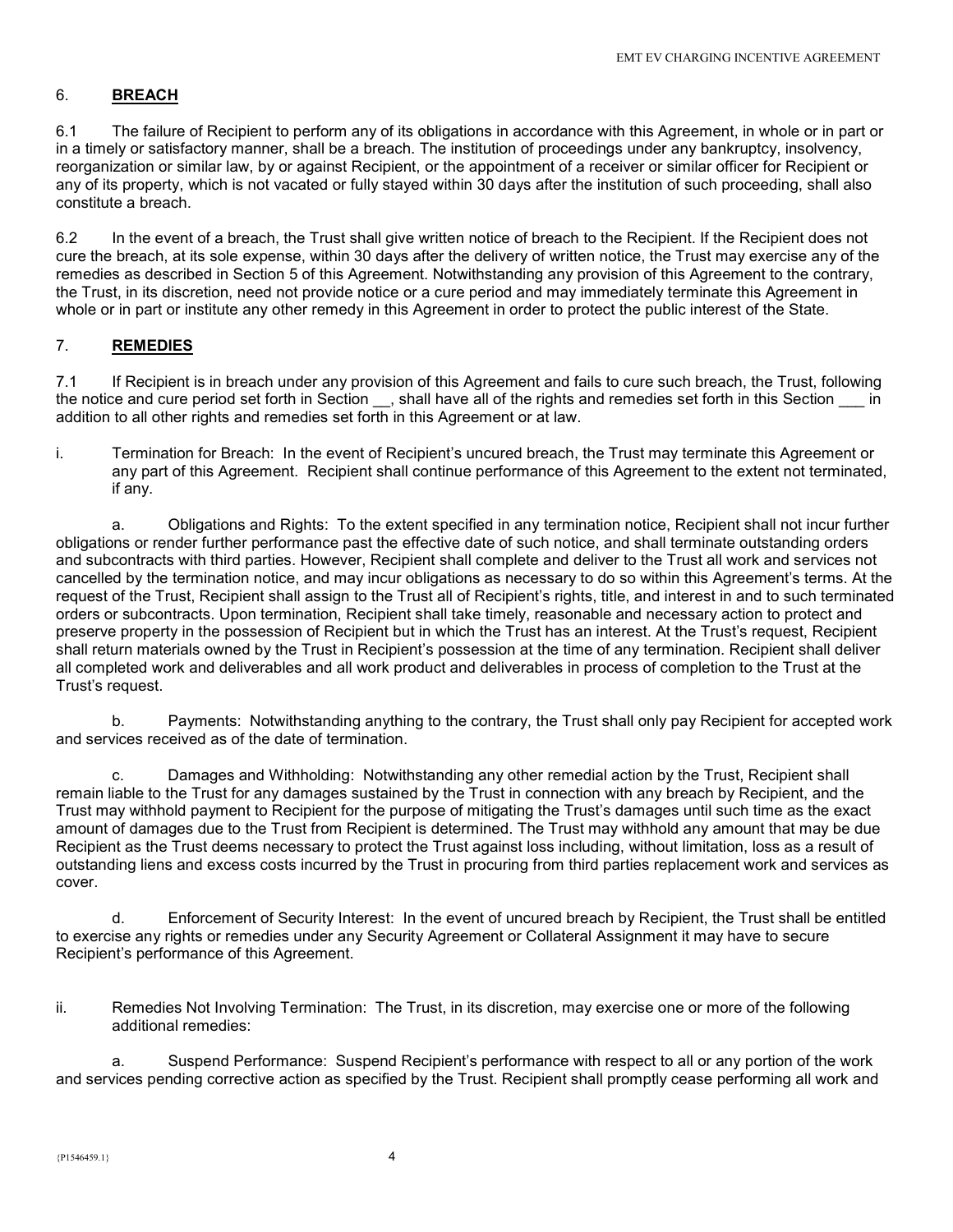services and incurring costs in accordance with the Trust's directive, and the Trust shall not be liable for costs incurred by Recipient after the suspension of performance.

b. Withhold Payment: Withhold payment to Recipient until Recipient corrects its work and services.

 c. Deny Payment: Deny payment for work or services not performed or not authorized under this Agreement.

 d. Removal: Demand immediate removal of any of Recipient's employees, agents, or contractors from the Project whom the Trust deems unacceptable or whose continued relation to this Agreement is deemed by the Trust to be contrary to the public interest.

7.2 The Trust reserves all rights and remedies available at law or in equity in the event of a breach of this Agreement by Recipient including, without limitation, the right to demand reimbursement of all Incentive Award funds disbursed under this Agreement, and upon such demand Recipient shall immediately so reimburse the Trust. Without limiting the foregoing, in the event that this Agreement is terminated as a result of the Recipient's breach or default, the Recipient shall pay on demand all of the Trust's costs, fees (including attorney and paralegal fees and disbursements, including such fees or disbursements arising in any bankruptcy case or proceeding), expenses, and damages of any kind incurred by or imposed on the Trust in connection with or as a consequence of Recipient's breach of this Agreement, including costs of collection and recovery of the Incentive Award funds and those costs incurred or paid by the Trust to protect, preserve, collect, lease, sell, repair, improve, advertise, locate, take possession of, liquidate, or otherwise deal with any collateral securing Recipient's obligations under this Agreement. The various rights, remedies, options and elections of the Trust in this Agreement are cumulative and not exclusive of any other right, remedy, or power allowed or available at law or in equity.

7.3 In order to secure Recipient's obligations under this Agreement, including the obligation to operate and maintain the Charging Stations at the Host Sites and to operate and maintain the equipment funded in whole or in part with the Incentive Award during the entire Term, Recipient is required to execute and deliver to the Trust a Security Agreement in the form set forth in Rider D hereof and Recipient shall execute, and cause each Host Site landlord or owner execute, a Conditional Assignment of Lease in the form attached as Rider E, to allow the Trust to assume Recipient's rights under the Host Site lease or occupancy agreement in the event of Recipient's default under this Agreement.

# 8. MISCELLANEOUS PROVISIONS.

8.1 This Agreement shall be governed in all respects by the laws, statutes, and regulations of the State of Maine. Any legal proceeding instituted by the Trust or Recipient regarding this Agreement shall be brought in the State of Maine and Recipient hereby agrees to the exclusive jurisdiction of the State of Maine administrative or judicial forums for the resolution of disputes relating to this Agreement.

8.2 All terms of this Agreement are to be interpreted in such a way as to be consistent at all times with the other terms of this Agreement to the extent possible. The invalidity or unenforceability of any particular provision or part of this Agreement shall not affect the remainder of said provision or any other provisions, and this Agreement shall be construed in all respects as if such invalid or unenforceable provision or part thereof had been omitted.

8.3 This Agreement, along with the Riders and other provisions expressly incorporated herein, contains the entire Agreement of the Parties, and neither party shall be bound by any statement or representation not contained herein or therein or in a written amendment or change order signed by the Trust. This Agreement, and the rights and obligations hereunder, shall inure to the benefit of the Parties and their permitted assigns. No waiver shall be deemed to have been made by any of the Parties unless expressed in writing and signed by the waiving party. The Parties expressly agree that they shall not assert in any action relating to the Agreement that any implied waiver occurred between the Parties which is not expressed in writing. The failure of any Party to insist in any one or more instances upon strict performance of any of the terms or provisions of the Agreement, or to exercise an option or election under the Agreement, shall not be construed as a waiver or relinquishment for the future of such terms, provisions, option or election, but the same shall continue in full force and effect, and no waiver by any Party of any one or more of its rights or remedies under the Agreement shall be deemed to be a waiver of any prior or subsequent rights or remedy under the Agreement or at law.

8.4 The following Riders are attached to and made part of this Agreement: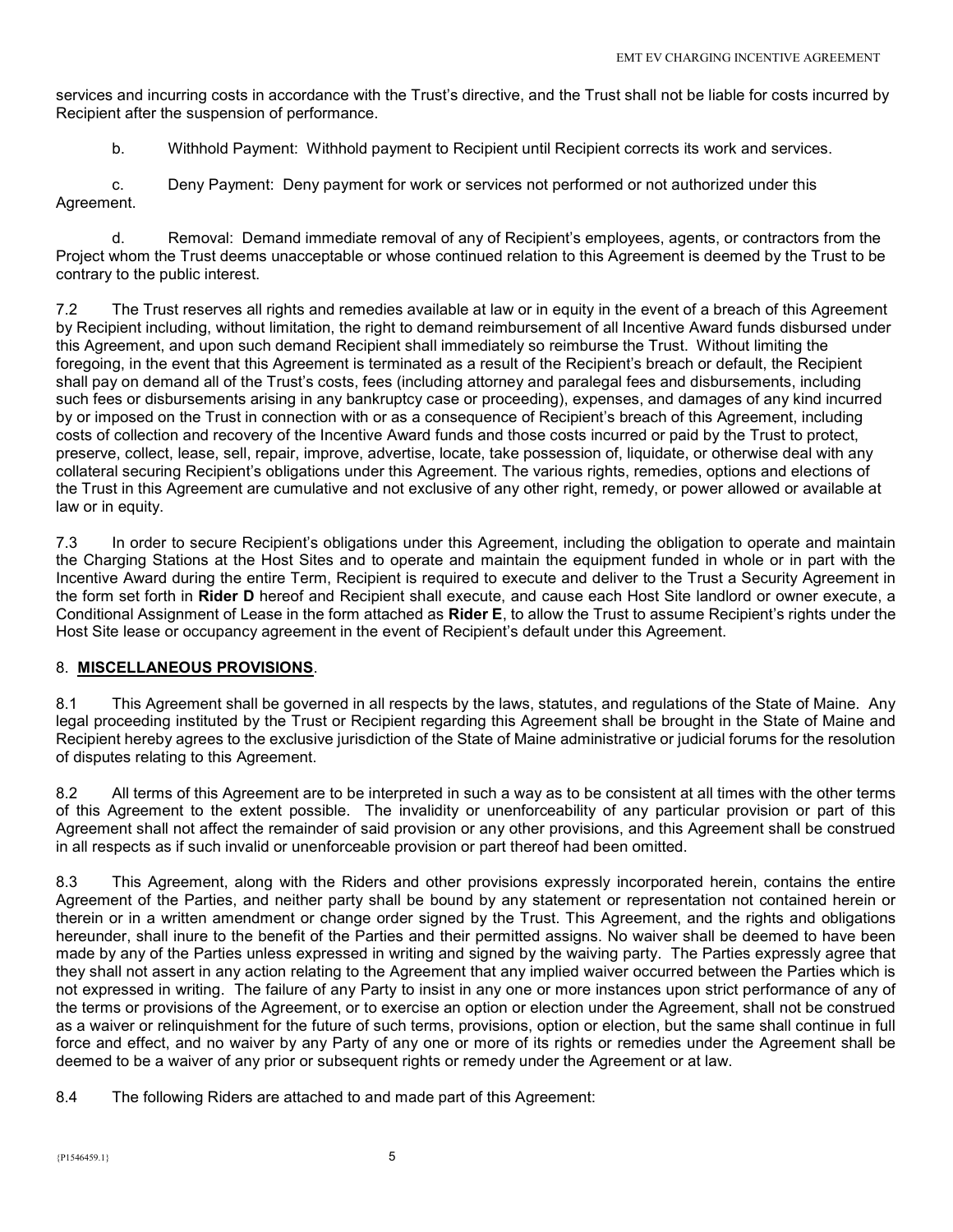Rider A – Statement of Work, Specifications and Project Description

Rider B – Payment Schedule and Project Milestones

Rider C – General Terms and Conditions

Rider D – Security Agreement

Rider E - Conditional Assignment

8.5 All notices, progress reports, correspondence and related submissions from the Recipient shall be submitted to:

| Name:<br>Title: |                               |
|-----------------|-------------------------------|
|                 | <b>Efficiency Maine Trust</b> |
| Address:        | 168 Capitol Street, Suite 1   |
|                 | Augusta, Maine 04330-6856     |
| Telephone:      | $(207)$ 213-                  |
| E-mail:         | @efficiencymaine.com          |

This individual is designated as the Agreement Administrator on behalf of the Trust for this Agreement, except where specified otherwise in this Agreement or as replaced by the Executive Director of the Trust. The Agreement Administrator shall be the Trust's representative during the Term. He/she has authority to curtail services if necessary to ensure proper execution and compliance. He/she shall certify to the Trust when payments under the Agreement are due and the amounts to be paid. He/she shall make decisions on all claims of the Recipient, subject to the approval of the Executive Director of the Trust.

8.6 Recipient address for notices under this Agreement:

| Name:<br>Title:       |                         |
|-----------------------|-------------------------|
| Address:              | [Recipient Entity Name] |
| Telephone:<br>E-mail: |                         |

8.7 All notices under the Agreement shall be deemed to have been duly given and delivered: (i) upon delivery, if delivered by hand, (ii) three (3) business days following posting, if sent by registered or certified mail, return receipt requested, or (iii) one (1) business day after dispatch if sent overnight or next day delivery by national courier service, such as FedEx or UPS, with tracking receipt.

{Signature Page Follows}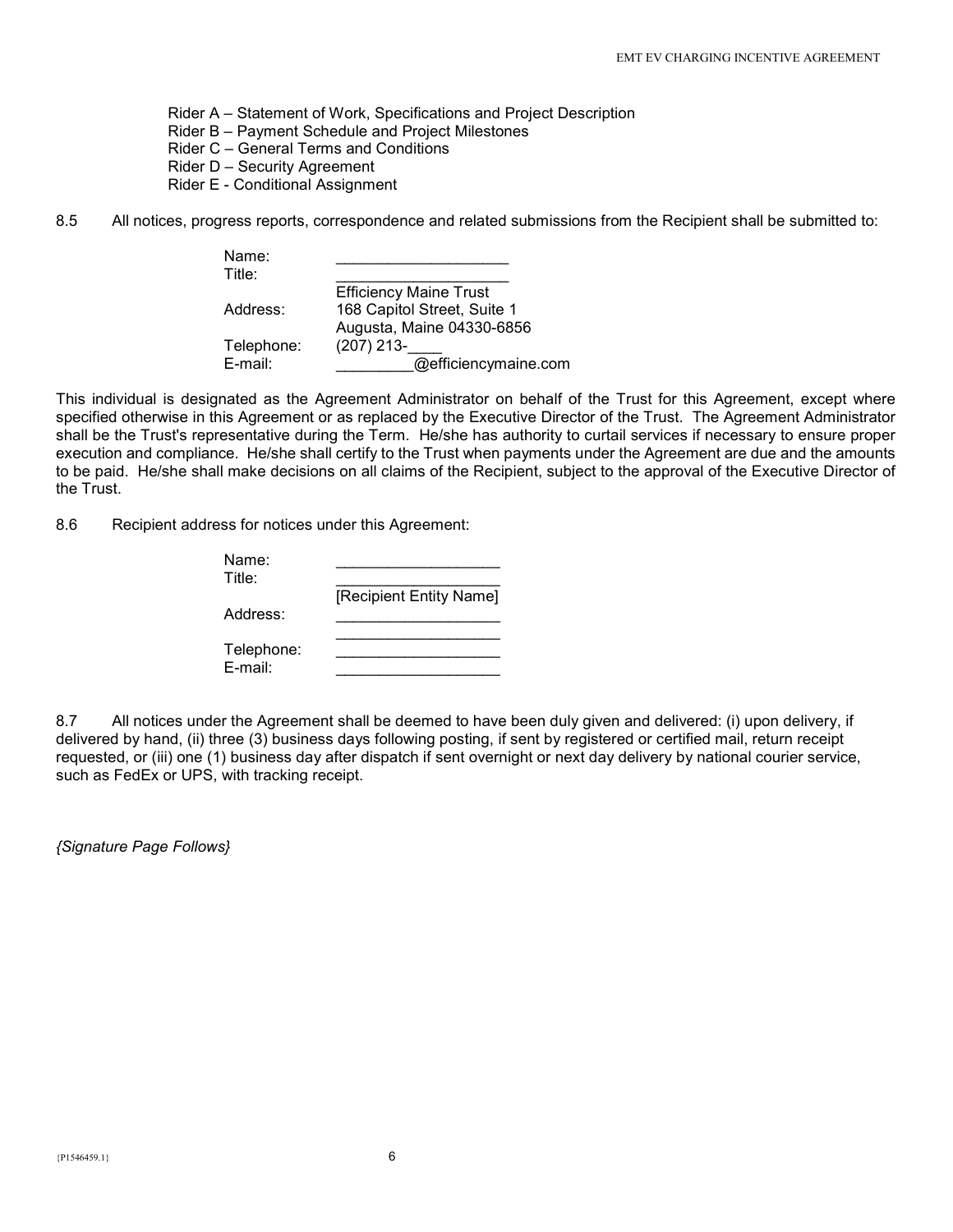IN WITNESS WHEREOF, the Trust and Recipient have executed this Agreement through their authorized representatives.

## EFFICIENCY MAINE TRUST

By:

 Michael Stoddard, Executive Director Date: \_\_\_\_\_\_\_\_\_\_\_\_\_\_\_\_\_\_\_\_\_\_\_\_\_

# [RECIPIENT COMPANY NAME]

By:

 Name and Title, Recipient Representative  $\blacksquare$   $\blacksquare$   $\blacksquare$   $\blacksquare$   $\blacksquare$   $\blacksquare$   $\blacksquare$   $\blacksquare$   $\blacksquare$   $\blacksquare$   $\blacksquare$   $\blacksquare$   $\blacksquare$   $\blacksquare$   $\blacksquare$   $\blacksquare$   $\blacksquare$   $\blacksquare$   $\blacksquare$   $\blacksquare$   $\blacksquare$   $\blacksquare$   $\blacksquare$   $\blacksquare$   $\blacksquare$   $\blacksquare$   $\blacksquare$   $\blacksquare$   $\blacksquare$   $\blacksquare$   $\blacksquare$   $\blacks$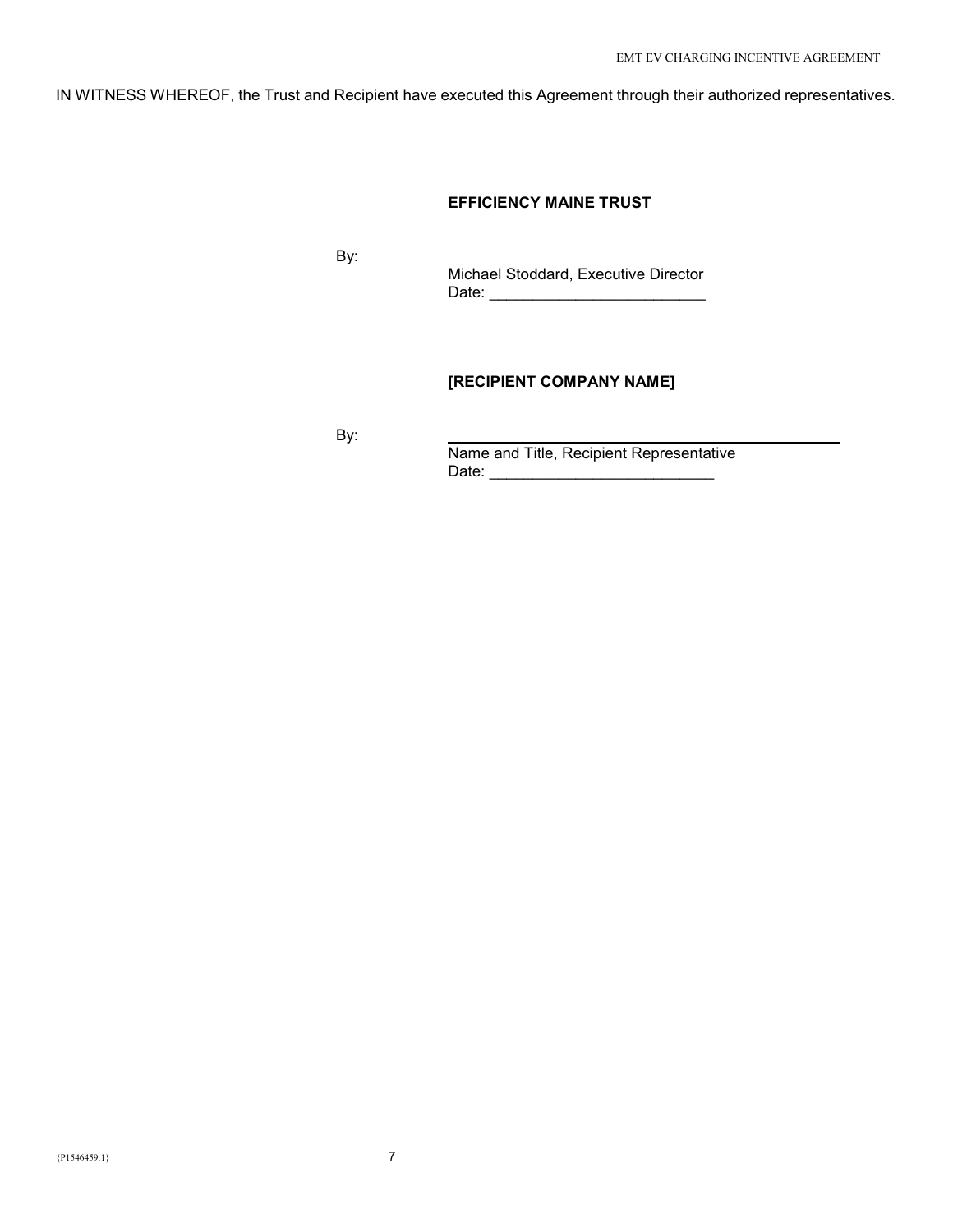# RIDER A

### STATEMENT OF WORK, SPECIFICATIONS AND PROJECT DESCRIPTION

The Recipient shall fully execute all work and services described in this SOW, it being the intent of the Parties that this SOW is intended to include everything necessary for the proper execution and performance of the Project over the Term. The Project Services include all work and services contained in this SOW or reasonably inferable therefrom as necessary to produce the results intended by the RFP.

# Definitions:

- Host Site: A specific geographic location on a specific property at which the property owner consents to host EV chargers accessible to the public along an EV Corridor.
- Charging Site: A place where an EV owner may charge their EV battery. A Charging Site is located at a Host Site, and may have multiple dispensers or plugs in order to allow more than one EV to charge at a time.
- Chargers/Charging Unit: An individual dispenser for use in delivering electricity to charge an EV battery. Each Charging Site is required to have multiple dispensers meeting the specifications described herein.
- DCFC A "Direct Current Fast Charger" (also referred to as a "DC Quick Charger" or "Level 3 Charger"), is a type of EV charger capable of rapidly charging EV batteries, using direct current, at 480 volts. DCFC typically are capable of providing a charge in 30 minutes or less that will enable travel of 60 miles or more.

The Project requires the complete installation of DC Fast Charging electric vehicle charging stations within 12 months of the effective date of this Agreement at seven (7) Host Site locations specified below. The Recipient is fully responsible to select appropriate Host Sites and enter into enforceable written lease or occupancy agreements giving Recipient all necessary right and authority to install, operate, and maintain the Charging Stations at the Host Sites during the entire Term of this Agreement. The Recipient is required to provide or cause to be provided and shall pay for all design services, labor, materials, equipment, tools, machinery, utilities, transportation, facilities, services, hardware, software, chargers, infrastructure, communications and network operations, and other materials and things necessary for proper installation, operation, maintenance, and support of the Charging Stations and full and proper execution and completion of the Project throughout the Term. The Recipient is fully responsible to operate and maintain the Charging Sites at the Host Site locations for the entire Term of this Agreement in accordance with all required performance standards.

Host Site Locations:

[INSERT THE 7 TARGET SITES]

SOW Requirements:

[REFLECT WINNING BIDDER'S PROPOSAL]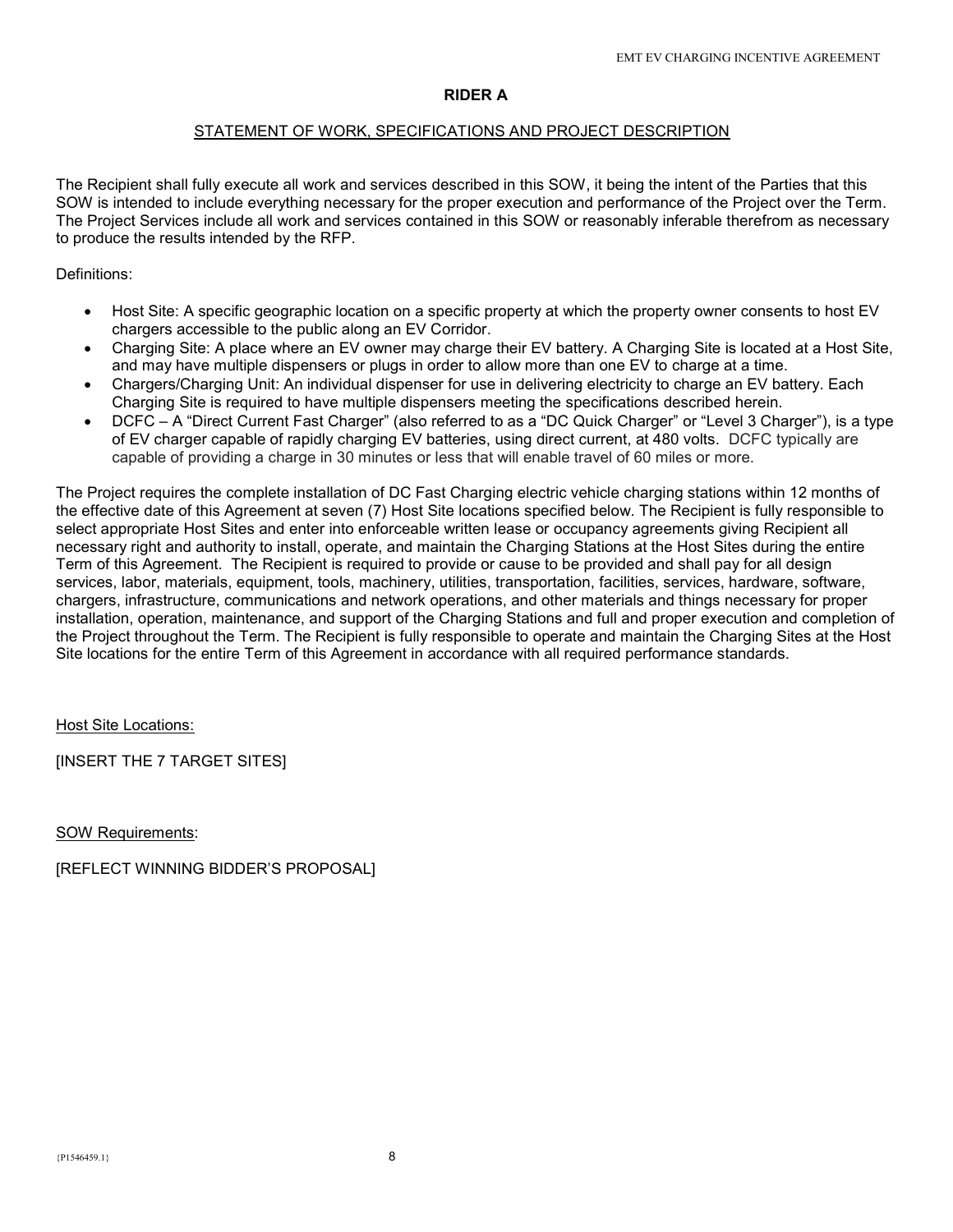# Install EV Charging Stations. [This Section to be modified to reflect awarded proposal]

- 1. Install EV Charging Stations Meeting the Following Requirements:
	- 1. Installation: The Recipient is responsible for achieving completed installations at each EV Charging Site, to include:
		- a. Obtaining all applicable local, state and federal permits required for installation and operation of the EV charging station;
		- b. Ensuring that all installation work as it pertains to site preparation, curbing, striping, signage, charging equipment, billing and networking systems, and electrical interconnections is installed:
			- consistent with the manufacturers' specifications; consistent with the project design proposed in the response to RFP and agreed by the Trust; in accordance with all applicable local, state and federal land use, zoning, and code requirements; and is working properly;
		- c. Coordinating the installation activities with the Host Site, the electric utility, and any contractors needed to complete the work.
		- d. Installations must be complete and fully operational by [DATE  $\qquad$  ].
- 2. Configuration: Recipient shall configure the charging stations as follows:
	- a. At least two dedicated parking spaces;
	- b. Two DC Fast Chargers (DCFC), one associated with and accessible from each dedicated parking space, where each DCFC is capable of rapid charging of a suitably equipped light-duty EV of not less than 60 miles of charge in 30 minutes, as specified in more detail below; and has both SAE CCS Combo standard and the CHAdeMO standard;
	- c. At least one auxiliary Level 2 charger shall also be installed within reach of either of the two dedicated spaces but may alternatively be configured to reach an adjacent space where available.
- 3. Charging Equipment Requirements: The Recipient shall ensure that each DCFC dispenser:
	- a. Is new, and unused (not refurbished / remanufactured); and of the most current technology available as of the date of installation;
	- b. For the Maine Turnpike Authority (MTA) sites in Kennebunk and Gardiner, is capable of providing at least 150 kW charging for a single vehicle;
	- c. For the non-MTA sites, is capable of providing at least 50 kW for a single vehicle;
	- d. Includes all cables, connectors, interfaces, documentation for all components, and any other items necessary for full operation at the Host Site;
	- e. Is factory calibrated (as applicable) prior to, or during installation, in accordance with the Original Equipment Manufacturer (OEM) standards;
	- f. Includes all standard manufacturer accessories;
	- g. Is using the most current software version available as of the time it is installed;
	- h. Has the ability to stop the flow of power when not in use; and should have over-current protection to prevent vehicles from drawing too much power;
	- i. Is certified by the Underwriters Laboratories, Inc. (UL), or equivalent safety standard;
	- j. Is able to withstand extreme weather conditions, including temperature extremes, flooding, ice, heavy snow or rain, and high winds and is protected from malfunctions due to condensation.
	- k. Includes barriers or other configuration to prevent damage from equipment used for snow removal;
	- l. Includes screen displays that are user friendly and easy to operate (display should be LCD, LED or equivalent, or better and should be readable in direct sunlight and at night);
	- m. Is tamper-proof and deters vandalism;
	- n. Incorporates a cord management system or method to minimize the potential for cable entanglement, user injury, or connector damage from lying on the ground, and comply with NEC articles 625 as it applies to cord management systems;
	- o. Complies with all National Electrical Code and Federal Communications Commission regulations for safety and operation requirements;
	- p. Complies with accessibility standards under the ADA and Maine Human rights Act;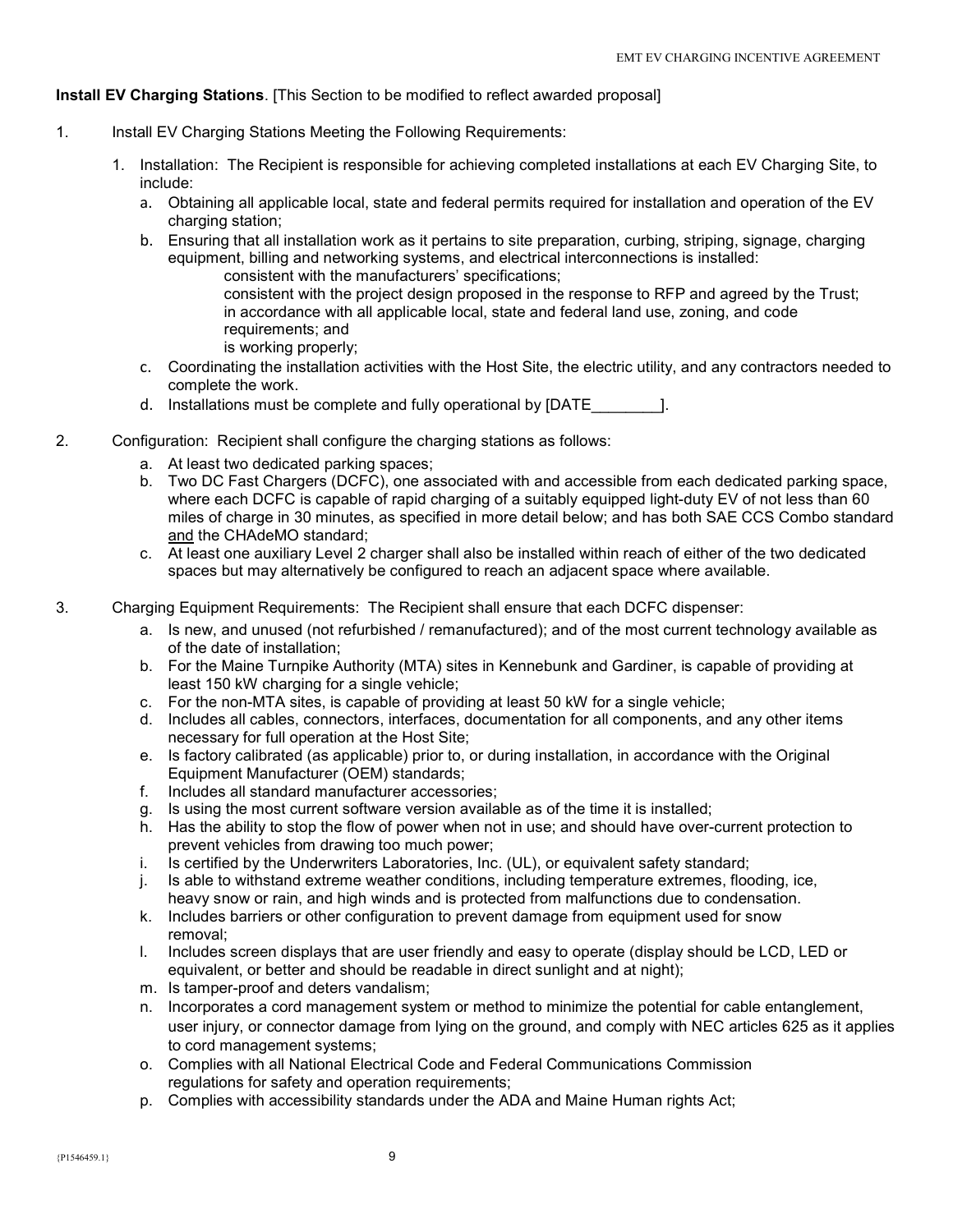- q. Is capable of remote diagnostics and remote customer support; and,
- r. Is accessible to all members of the public, with no membership required to a specific network for access.
- 4. Networking: The DCFC must connect to a network via Wi-Fi, cellular, or other connection using multiple carriers with acceptable industry standard network security.
- 5. Signage: The Recipient shall arrange and install signage with the Host Site and provide signage on the grounds of the Host Site as follows:
	- a. General Requirements: Signage complies with all applicable local, state, and/or federal laws, ordinances, regulations, and standards.
	- b. On-Site: Clearly identifies to an approaching driver from any ingress, that the Host Site has an EV Charging Station(s) and the location(s) of the EV Charging Station(s). On-site signage should identify parking is reserved for electric vehicles only.
- 6. Accessibility and Availability: For Charging Sites other than those located at Maine Turnpike Authority plazas, the Recipient is responsible to ensure that Host Sites for EV Charging Stations are:
	- a. Publicly accessible 24 hours per day, seven (7) days a week;
	- b. On a paved or hardscaped parking space that is clearly marked to designate the spaces as reserved for EV Charging Station parking;
	- c. Have dusk-to-dawn area lighting; and
	- d. Include appropriate safety instructions for EV drivers regarding the proper use of the charging equipment.
	- a. The Recipient must not move an EV Charging Station to another Host Site location, or sell, transfer, or take an EV Charging Station out of service for any reason without prior written approval from the Trust.

### Provide Operation, Maintenance, and Customer Support Services.

- 1. Operation and Maintenance: The Recipient will, during the entire Term:
	- a. Be responsible for ensuring payment of all operating and maintenance costs including, but not limited to, royalties, licenses, fees, taxes, revenue sharing, utilities, and electric power supply for the charging equipment and supporting elements, such as area lighting.
	- b. Operate and maintain each EV Charging Station for at least the seven (7) years from the date the last of the seven Charging Stations developed under this Project becomes fully operational.
	- c. Maintain all chargers including cables, ancillary equipment, and any awnings, canopies, shelters and information display kiosks for signage associated with the charging station. "Maintain" as used in this SOW means to provide all needed repairs or desired and approved alteration, as well as regular maintenance needed to ensure optimal performance and minimize downtime. Equipment shall be kept safe and presentable.
	- d. Address any issues such as, but not limited to, malfunctions and repairs. The Recipient must ensure that the equipment at each EV Charging Station is operational at least 97% of the time based on a week of 24 hours a day and 7 days (no more than 5 hours cumulative downtime in a 7-day period). It is the Recipient's responsibility to ensure the 97% uptime requirement is met. For significant or complex issues leading to extended downtime (such as vandalism), the Recipient shall:
		- i. Notify appropriate informational sources so drivers are aware including, but not limited to, website and application hosts, as appropriate.
		- ii. Inform the Trust via email within one business day to explain the situation and management plan to mitigate the problem.
	- e. Ensure adequate snow removal to ensure access during/after inclement weather.
- 2. Customer Payment Options: Each EV Charging Station must for the entire Term: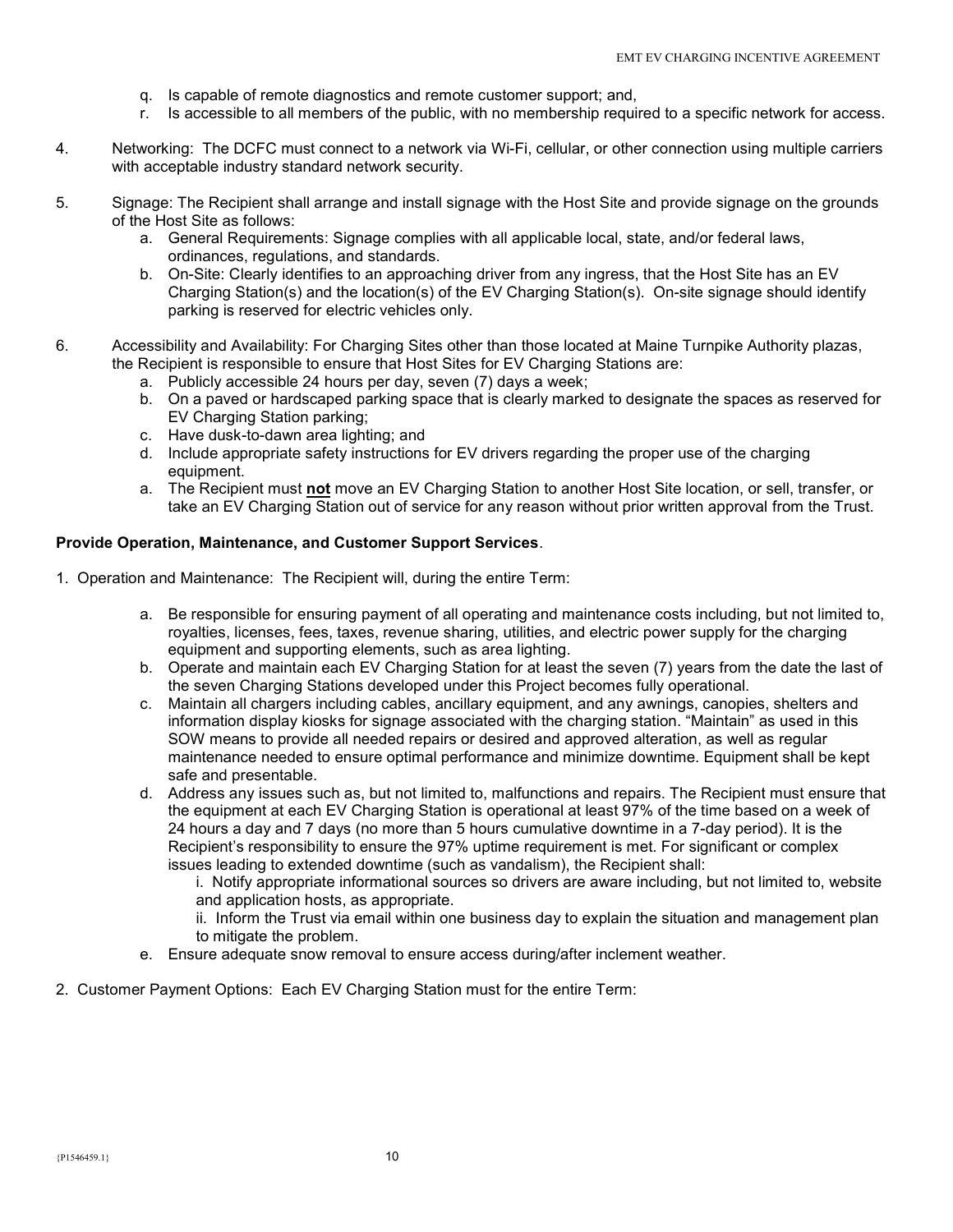- a. Be capable of supporting multiple point-of-sale methods, such as pay-per-use and subscription methods, including the ability the to accept credit or debit cards without incurring excessive fees, inconvenience or delays versus other payment or access control methods; payment via mobile application; RFID; Smart Cards, Smart Phones, and other relevant technologies and methods of payment as may be developed from time to time.
- b. Have a point-of-sale and supporting network that uses an open protocol to allow subscribers of other EV charging system networks to access the EV Charging Station.
- c. Have state of the art security features to safeguard customer payment and identity information including, without limitation, such features as are in compliance with all relevant Payment Card Industry Compliance (PCI) standards as such may be amended from time to time.

 3. Data Capture Requirements: Each EV Charger must for the entire Term have technical capability and network communications that, at a minimum, provide the following information about each charging transaction, at each charging location:

- a. Charging data such as date and time of usage (start and stop time) and accurate utilization rates;
- b. Total kWh and Total kW draw;
- c. Total dollar amount charged to the user;
- d. Station status and health in real time;
- e. Malfunction or operating error; and
- f. Full site level usage.

This information will be reported monthly by Recipient to the Trust for the duration of the Term.

 4. Customer Support Services: Recipient shall be responsible to ensure the provision of customer service support as follows:

- a. Be available 24 hours a day, seven (7) days per week via a toll-free telephone number posted on or near the EV Charging Station, that is clearly visible to the customer.
- b. Provide best-in-class customer support for the duration of the Term, with the ability to provide customer support/or extend after the completion of the contract.
- c. Promptly resolve customer issues over the telephone and remote interaction with the EV Charger, or dispatch service personnel to the Host Site as needed to resolve the issue.
- d. Promptly and professionally resolve any payment processing errors or payments disputes with customers.

# Manage Host Site Relationship

The Recipient shall be solely responsible to secure and maintain the designated Host Sites as necessary for the performance and operation of the Project for the entire Term, to include at a minimum:

- a. Written, enforceable lease, easement, or occupancy agreement granting Recipient all necessary rights to install, operate, and maintain the Charging Stations as required under this Agreement throughout the entire Term;
- b. A written provision acknowledging the Recipient's ownership interest in the EV Charging Station equipment and prohibition on the Host Site owner of any interference with the operation and use of the Charging Station or assertion of any interest, lien or encumbrance in the EV Charging Station equipment by the Host Site owner or any third-party creditor of the Host Site owner;
- c. Cause the Host Site owner to acknowledge and recognize the Trust's rights upon default by Recipient under this Agreement to assume and succeed to all of Recipient's rights to occupy and use the Host Site and Charging Station to the same extent and under the same terms as Recipient for the duration of the Term;
- d. Be executed by all individuals who have the legal power and authority to enter into a Host Site agreement; and identify the name, title and capacity on behalf of the entity represented; and
- e. A disposition plan for the EV Charging Station(s) in the event the Host Site agreement is terminated.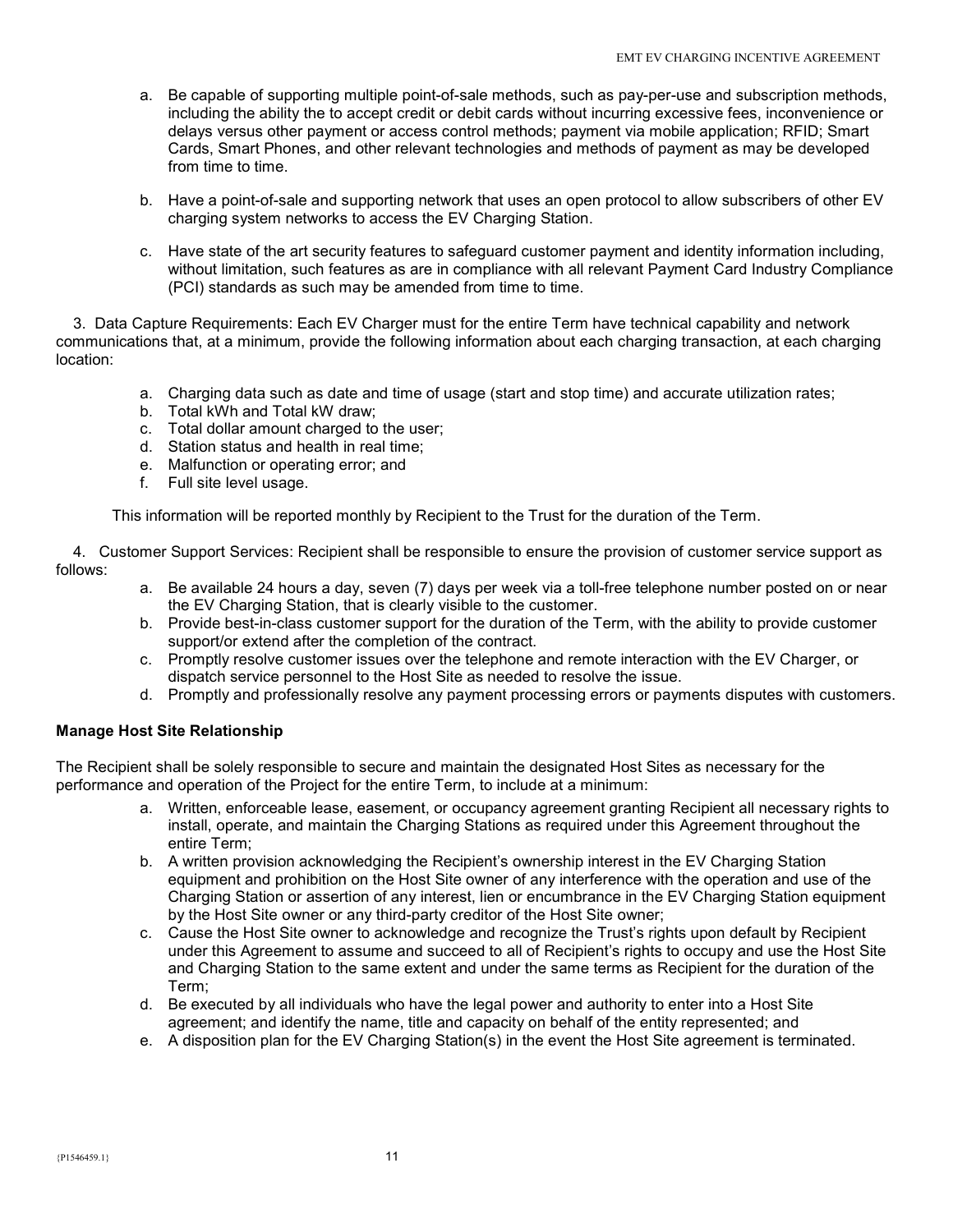# Reporting

The Recipient shall provide the following reporting at the specified intervals during the entire Term:

[INSERT REPORTING REQUIREMENTS]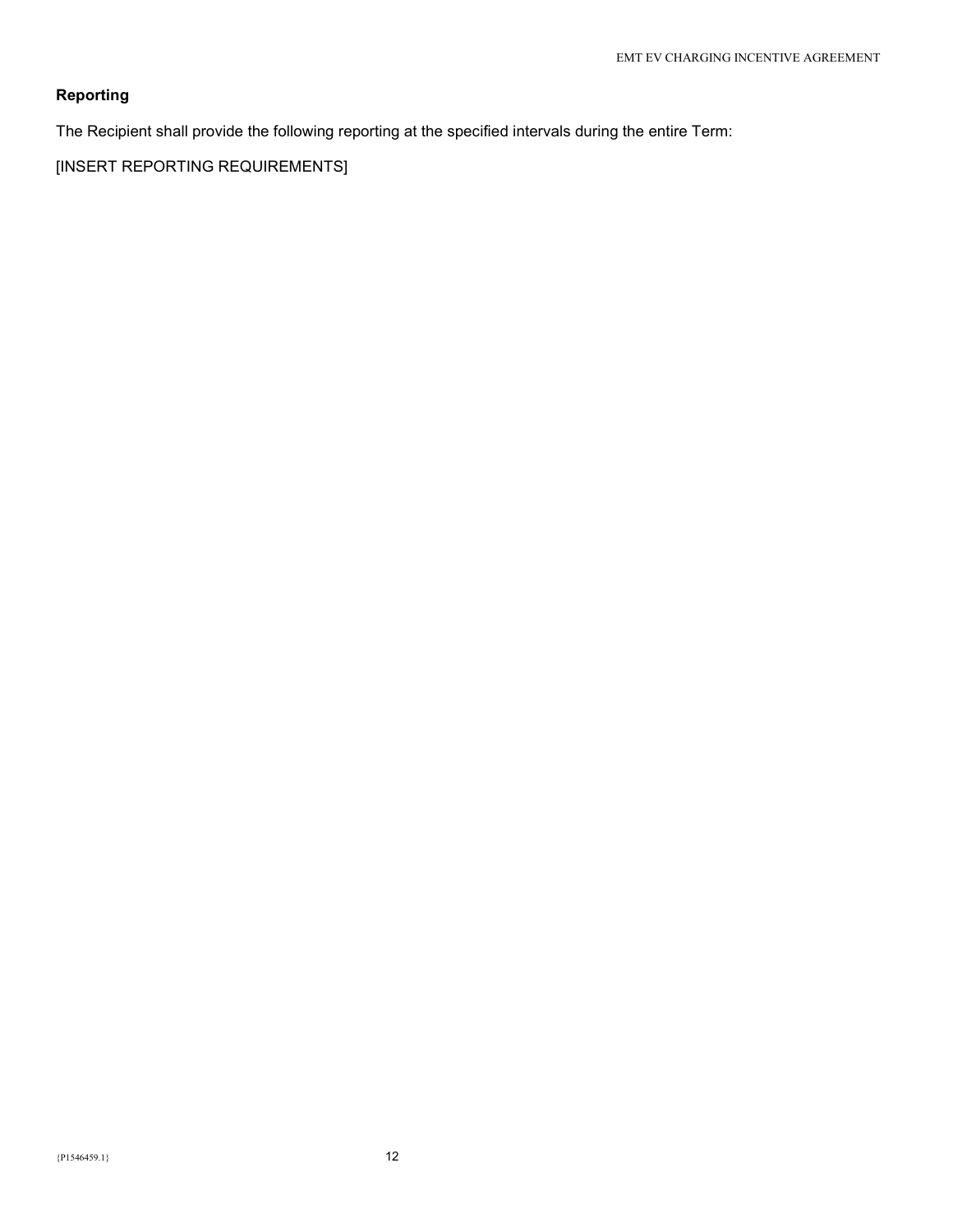### RIDER B

### PAYMENT SCHEDULE AND PROJECT MILESTONES

Award No. \_\_\_\_\_\_\_\_\_\_\_\_

Incentive Award Total \$

INVOICES AND PAYMENTS. The Trust will disburse the Incentive Award to Recipient in installments upon full completion or satisfaction of each milestone, as follows:

l

Milestone **Amount of Incentive Payment** Milestone

### [INSERT DISBURSEMENT MILESTONES]

Invoices for payment must contain sufficient detail to establish completion of the relevant milestone, reference the contract number, and include copies of invoices associated with the Recipient's Project equal to or greater than the associated disbursement amount requested. In lieu of mailing, invoices and supporting documentation may be submitted via electronic mail to accountspayable@efficiencymaine.com, with a copy to the Agreement Administrator.

Payments are subject to the Recipient's compliance with all terms set forth in this Agreement and subject to the availability of funds. Recipient's failure to operate and maintain the EV Charging Equipment consistent with the terms of this Agreement will result in withholding of some or all subsequent Incentive Payments on a schedule that is mutually agreed to by the Parties and reflected in this Rider. No invoice will be processed for payment until approved by the Agreement Administrator. The Trust will process approved payments within 30 days. The Trust is not responsible for any direct payments to Recipient's contractors or vendors.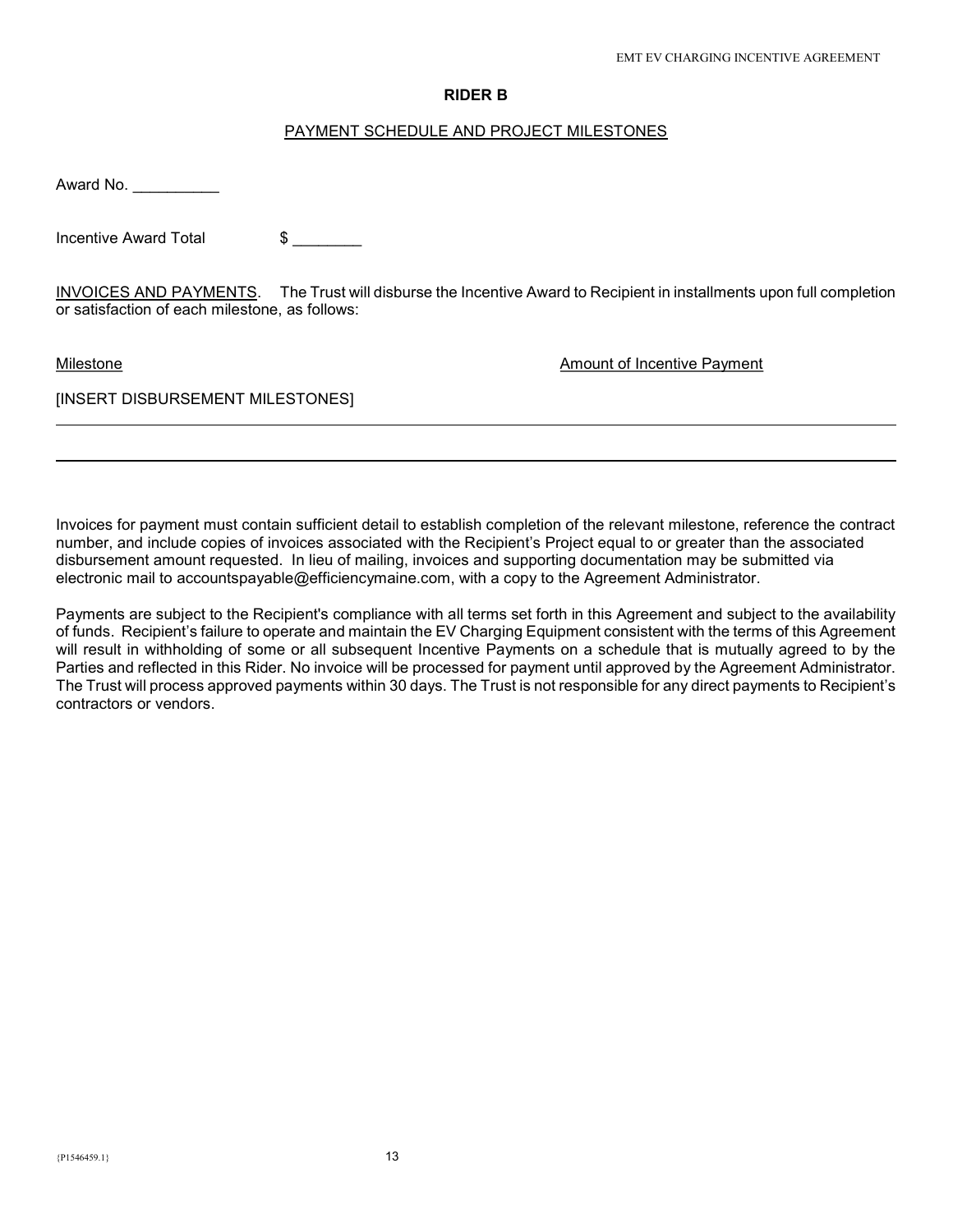### RIDER C

#### GENERAL TERMS AND CONDITIONS

- 1. INDEPENDENT CONTRACTOR. Recipient is an independent contractor with respect to all work or services performed under this Agreement. It is the express understanding and intention of the Parties that no relationship of master and servant or principal and agent shall exist between the Trust and the employees, agents, or representatives of Recipient. Recipient shall be solely responsible for the performance and conduct of its employees, agents, and contractors. Recipient shall only employ or engage personnel who are authorized to work in the United States and Recipient shall comply with all applicable labor, employment, and occupational safety laws and regulations in the performance of this Agreement. Recipient is solely responsible to withhold and pay all taxes, assessments and fees levied in connection with Recipient's performance of this Agreement and Recipient is solely responsible to pay all wages, payroll taxes, and statutory benefits for Recipient's employees and agents. Recipient has no authority to represent or bind the Trust in any manner.
- 2. ASSIGNMENT. Recipient shall not assign or otherwise transfer or dispose of its rights, interest, duties or obligations under this Agreement, including any right or interest in the equipment or measures funded with the Incentive Award, without the prior express written consent of the Trust, which may be granted, conditioned or denied in the Trust's reasonable discretion. Any purported transfer or assignment without the prior written consent of the Trust shall be null and void.
- 3. EQUAL EMPLOYMENT OPPORTUNITY; NON-DISCRIMINATION. During the performance of this Agreement, Recipient shall abide by all applicable equal employment opportunity and nondiscrimination statutes, regulations, and orders including, without limitation, the Maine Human Rights Act. The provisions of 5 MRSA §784 are incorporated herein by reference and Recipient shall cause the such provisions to be inserted in any contract or subcontract for any work covered by this Agreement so that such provisions shall be binding upon each contractor or subcontractor.
- 4. EMPLOYMENT AND PERSONNEL; STATE EMPLOYEES NOT TO BENEFIT. Recipient shall not engage any person in the employ of the Trust or any State department or agency in a position that would constitute a violation of 5 MRSA § 18-A (Conflicts of Interest in Contracts with State) or 17 MRSA § 3104 (Conflicts of Interest in State Purchases). No individual employed by the Trust or the State at the time this Agreement is executed or any time thereafter during the Term shall be admitted to any share or part of this Agreement or to any benefit that might arise therefrom that would constitute a violation of 5 MRSA § 18-A or 17 MRSA § 3104. Recipient shall not engage on a full-time, part-time or other basis during the Term any other personnel who are or have been at any time during the Term in the employ of the Trust or any State department or agency, except regularly retired employees, without the written consent of the Executive Director of the Trust. Recipient shall not engage on this Project on a full-time, parttime or other basis during the Term any retired employee of the Trust who has not been retired for at least one year, without the written consent of the Executive Director of the Trust.
- 5. NO SOLICITATION WARRANTY. Recipient warrants that it has not employed or contracted with any company or person, other than for assistance with the normal study and preparation of a proposal, to solicit or secure this Agreement and that it has not paid, or agreed to pay, any company or person, other than a bona fide employee working solely for Recipient, any fee, commission, percentage, brokerage fee, gifts, or any other consideration, contingent upon, or resulting from the Incentive Award or this Agreement.
- 6. LOBBYING. No State-appropriated funds shall be expended by the Recipient for influencing, or attempting to influence, an officer or employee of any agency, a member of the State Legislature, an officer or employee of the State Legislature, or an employee of a member of the State Legislature, in connection with the awarding of any agreement, the making of any grant or award, the entering into any cooperative agreement, or the extension, continuation, renewal, amendment, or modification of any agreement, grant, award, or cooperative agreement.
- 7. RECORD RETENTION AND INSPECTION. Recipient shall make and retain all Project records (including financial records, progress reports, service, equipment, and material orders, invoices, evidence of payment, and payment and reimbursement requests) for a minimum of three (3) years following the expiration or termination of this Agreement. Recipient shall permit the Trust or its authorized representatives to examine such records and to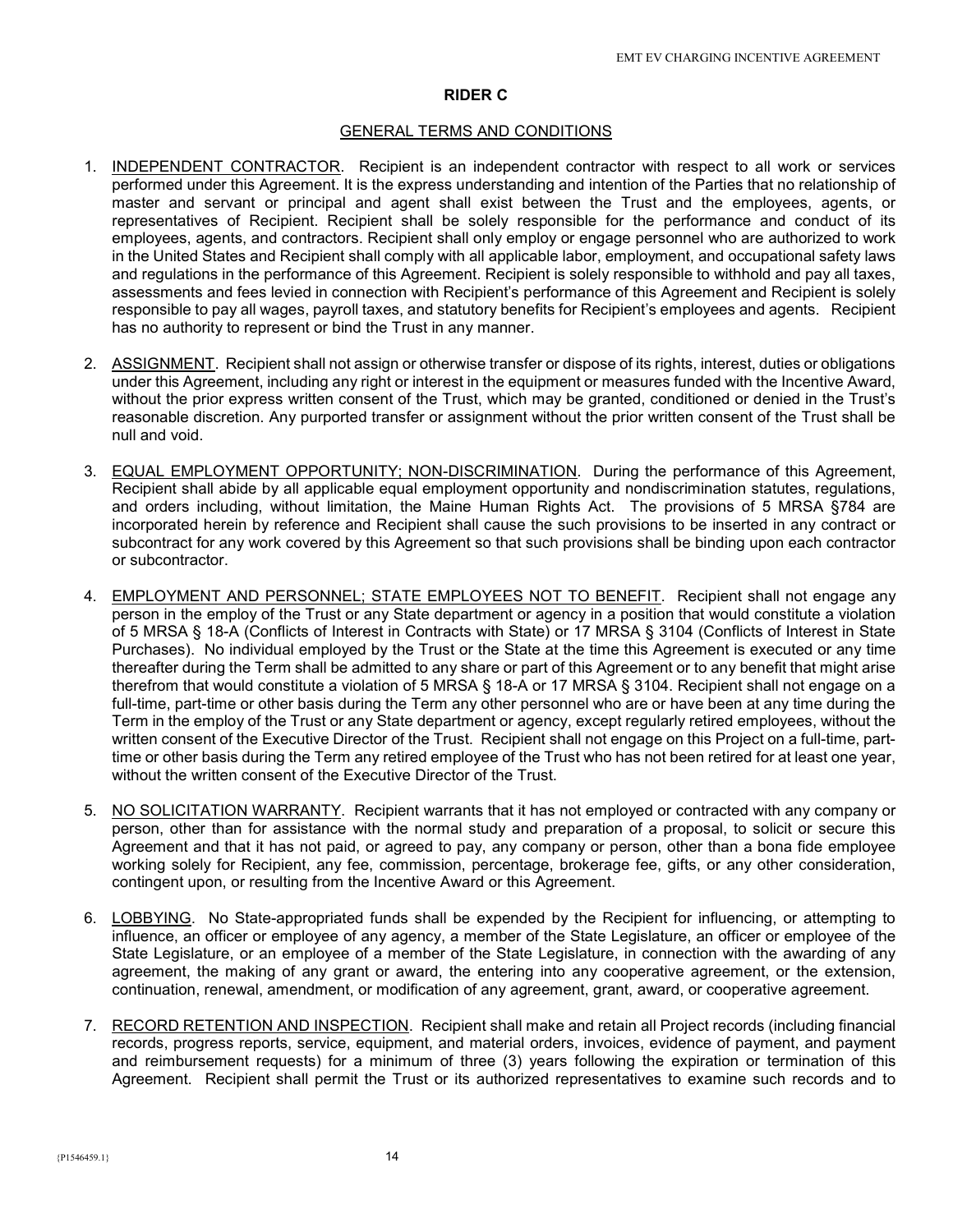interview any officer or employee of Recipient or any of its contractors regarding the work performed under this Agreement. Recipient shall furnish copies of all such records upon request.

- 8. ACCESS TO PUBLIC RECORDS. As a condition of accepting any public funds under this Agreement, Recipient hereby acknowledges and agrees that documents and information relating to Recipient's Project, the Incentive Award, and this Agreement, other than information designated confidential by statute, may be treated as public records under the freedom of access laws. The Trust requires transparency on how funds are managed, awarded, and spent. Accordingly, subject to the foregoing limitation on designated confidential information, Recipient hereby agrees to permit disclosure of information about Recipient's Project and how Incentive Awards and Program funds were awarded and spent.
- 9. COMPLIANCE WITH LAW. Recipient shall, and shall cause its contractors and agents to, comply with all applicable laws, rules, regulations and ordinances in the performance of this Agreement. Recipient is responsible to obtain and maintain all permits, licenses, and other approvals as may be required for performance of the Agreement and implementation of the Project throughout the Term.
- 10. INDEMNIFICATION. Recipient agrees to indemnify, defend and save harmless the Trust and its officers, directors, trustees, agents and employees from and against any and all demands, suits, actions, claims, injuries, liabilities, losses, damages, costs, fees, and expenses (including attorney fees and legal expenses and the costs of enforcing any right to indemnification under this Agreement) made against or suffered or incurred by the Trust resulting from or arising out of Recipient's performance of this Agreement, the Project, and the installation or operation of the equipment or measures funded in whole or in part by the Incentive Award provided by the Trust. Claims to which this indemnification applies include, without limitation: (i) claims of any contractor, subcontractor, materialman, laborer and any other person, firm, corporation or other entity providing work, services, materials, equipment or supplies in connection with the performance of this Agreement or the Project; (ii) claims of any Host Site owner or Host Site occupant or invitee and any customer or user of the Charging Station; (iii) personal injury, death, or property damage suffered or incurred by any person or entity arising from the Recipient's or its agent's performance (act or omission) of this Agreement and the installation, maintenance, or operation of the Project, including claims of Recipient's employees, agents, or contractors; and (iii) claims arising or resulting from Recipient's breach of this Agreement or violation of law. Recipient's indemnity obligations apply without regard to any alleged negligence of the Trust and without regard to any immunity that might otherwise be accorded Recipient under the workers' compensation laws. This indemnification is intended to be as broad as the law allows.
- 11. NOTICE OF CLAIMS. Recipient shall give the Agreement Administrator immediate notice in writing of any legal action or suit threatened or filed related in any way to the Agreement or Project or which may affect the Recipient's performance of the Agreement or the Project.
- 12. APPROVAL. This Agreement must have the written approval of the Executive Director of the Trust before it can be considered an enforceable contract binding on the Trust.
- 13. TAXES. Recipient shall be solely responsible for the determination and payment when due of all taxes that may be due in connection with the Incentive Award and the Project. Recipient is solely responsible for payment of all excise, sales, use, property, employment, income and other taxes and assessments relating to the Project and Recipient's business operations.
- 14. INSURANCE. Recipient shall procure and maintain commercial general liability insurance with coverage for the activities and risks associated with the Project and with coverage limits sufficient to protect itself and the Trust, as additional insured, from claims arising from the Project, including any contractual liability of Recipient under this Agreement. Recipient shall procure and maintain workers' compensation insurance coverage as required under Maine law. Recipient shall procure and maintain replacement value "all risk" property and casualty insurance covering the equipment funded with the Incentive Award provided by the Trust. Prior to disbursement of any Incentive Award amount, Recipient shall furnish the Trust with a certificate of insurance or other written verification of the existence of all such insurance coverages required under this Agreement.

Without limiting the foregoing, Recipient shall maintain the following minimum insurance throughout the Term, which coverage types and amounts do not serve to limit Recipient's obligation or liability to the Trust under this Agreement: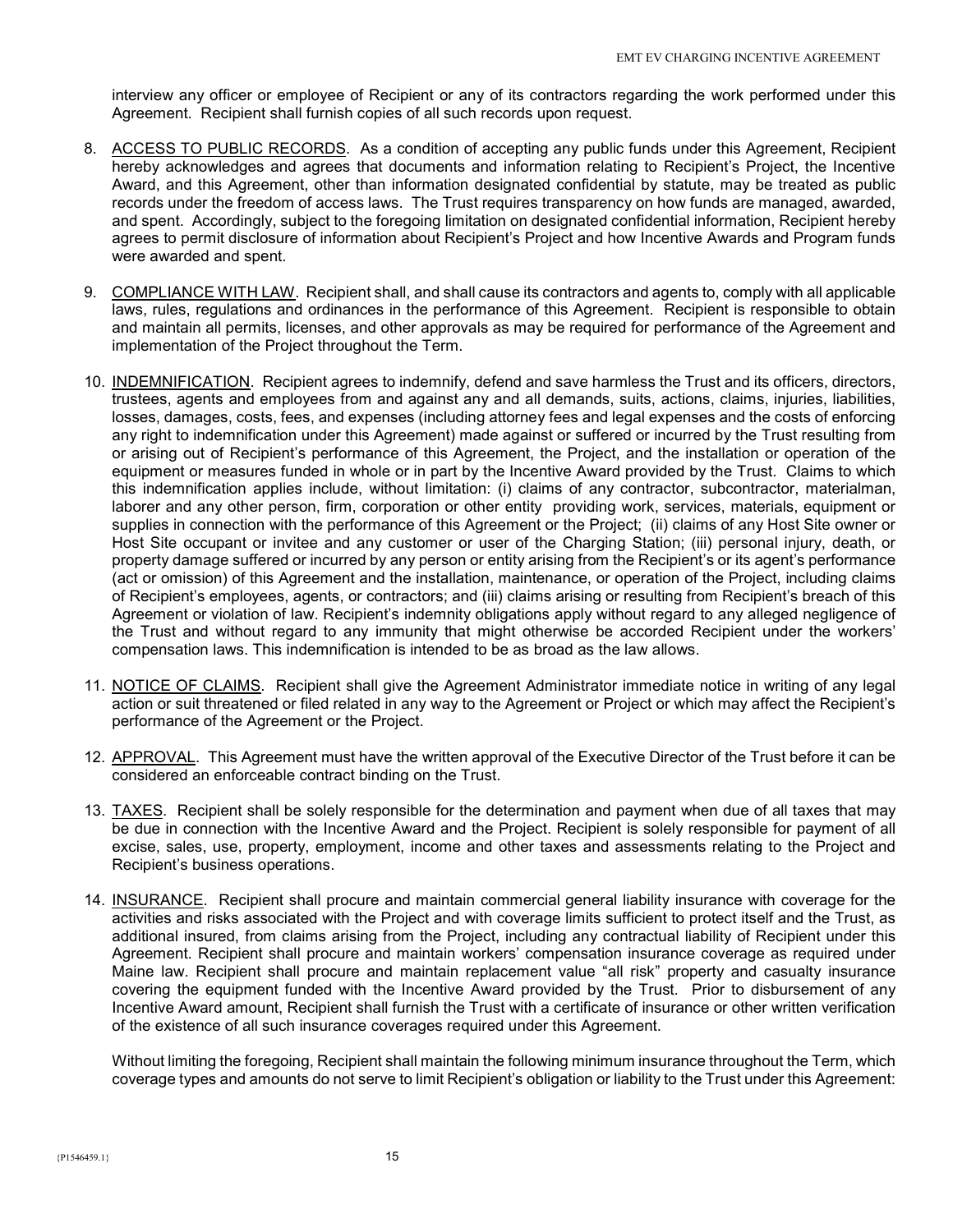### A. Commercial General Liability

Commercial general liability insurance covering property damage, premises operations, fire damage, products and completed operations, blanket contractual liability, bodily injury, personal injury, and advertising liability with minimum limits as follows:

- i. \$1,000,000 each occurrence;
- ii. \$2,000,000 general aggregate;
- iii.  $$1,000,000$  products and completed operations aggregate.

### B. Property and Casualty

Property and casualty insurance covering full replacement value in the event of loss or damage to Charging Station equipment and appurtenances.

#### C. Workers' Compensation

Workers' compensation insurance as required by state law and employers' liability insurance covering all Recipient and contractor employees acting within the course and scope of their employment in connection with the Project.

D. Other Provisions. Unless explicitly waived by the Trust in writing, the insurance policies must contain, or be endorsed to contain, the following provisions:

 (i) Recipient's commercial general liability policies shall name the Trust as an additional insured. Recipient's insurance coverage shall be the primary insurance. Any insurance or self-insurance maintained by the Trust for its officers, agents, and employees shall be in excess of the Recipient's insurance and shall be non-contributory. (ii) Recipient's insurance shall apply separately to each insured against whom claim is made or suit is brought, except with respect to the limits of the insurer's liability.

 (iii) Recipient shall furnish the Trust with certificates of insurance and endorsements confirming all coverage required by these insurance requirements. The certificates and endorsements for each insurance policy are to be signed by a person authorized by the insurer to bind coverage on its behalf. All certificates and endorsements are to be received and approved by the Trust before this Agreement commences. The Trust reserves the right to require complete copies of all required insurance policies at any time.

 (iv) All policies should contain a revised cancellation clause allowing thirty (30) days' notice to the Trust in the event of cancellation for any reason, including nonpayment.

- 15. AVAILABILITY OF DESIGNATED PROGRAM FUNDS. It is understood and agreed that the sole source of the Incentive Award is that portion of the VW Settlement Funds expressly allocated under the Maine Beneficiary Mitigation Plan to develop EV charging infrastructure in accordance with the Phase 1 RFP. The Trust's obligation to pay Recipient shall be contingent upon such funding continuing to be made available for payment. Payments to be made pursuant to this Agreement shall be made only from the expressly designated funds, and the Trust's liability for such payments shall be limited to the amount remaining of such expressly designated funds. If the VW Settlement Funds expressly allocated under Maine's Beneficiary Mitigation Plan to develop EV charging infrastructure in accordance with the Phase 1 RFP are not appropriated or otherwise become unavailable to fund this Agreement, the Trust may, upon written notice, terminate this Agreement, in whole or in part, without incurring further liability. The Trust shall, however, remain obligated to pay for all work and services that are delivered and accepted prior to the effective date of notice of termination, and this termination shall otherwise be treated as if this Agreement were terminated in the public interest. The Trust makes no commitment to pay the Incentive Award from other Trust, agency, or state funds for any reason and the Recipient expressly waives any right to demand or receive payment from any such non-designated funds.
- 16. FORCE MAJEURE. The obligations of each party under this Agreement shall be excused for the duration of any Force Majeure Event that prevents a Party's ability to perform such obligations. A "Force Majeure Event" shall mean an act of God, act of war, riot, fire, explosion, flood or other catastrophe, or other condition or circumstance beyond the reasonable control of a Party and which could not reasonably be avoided by the Party claiming Force Majeure. The Party claiming Force Majeure shall notify the other Party upon the occurrence of a Force Majeure Event that will or is expected to prevent performance under this Agreement. The Trust may terminate this Agreement if a Force Majeure Event lasts more than 90 days.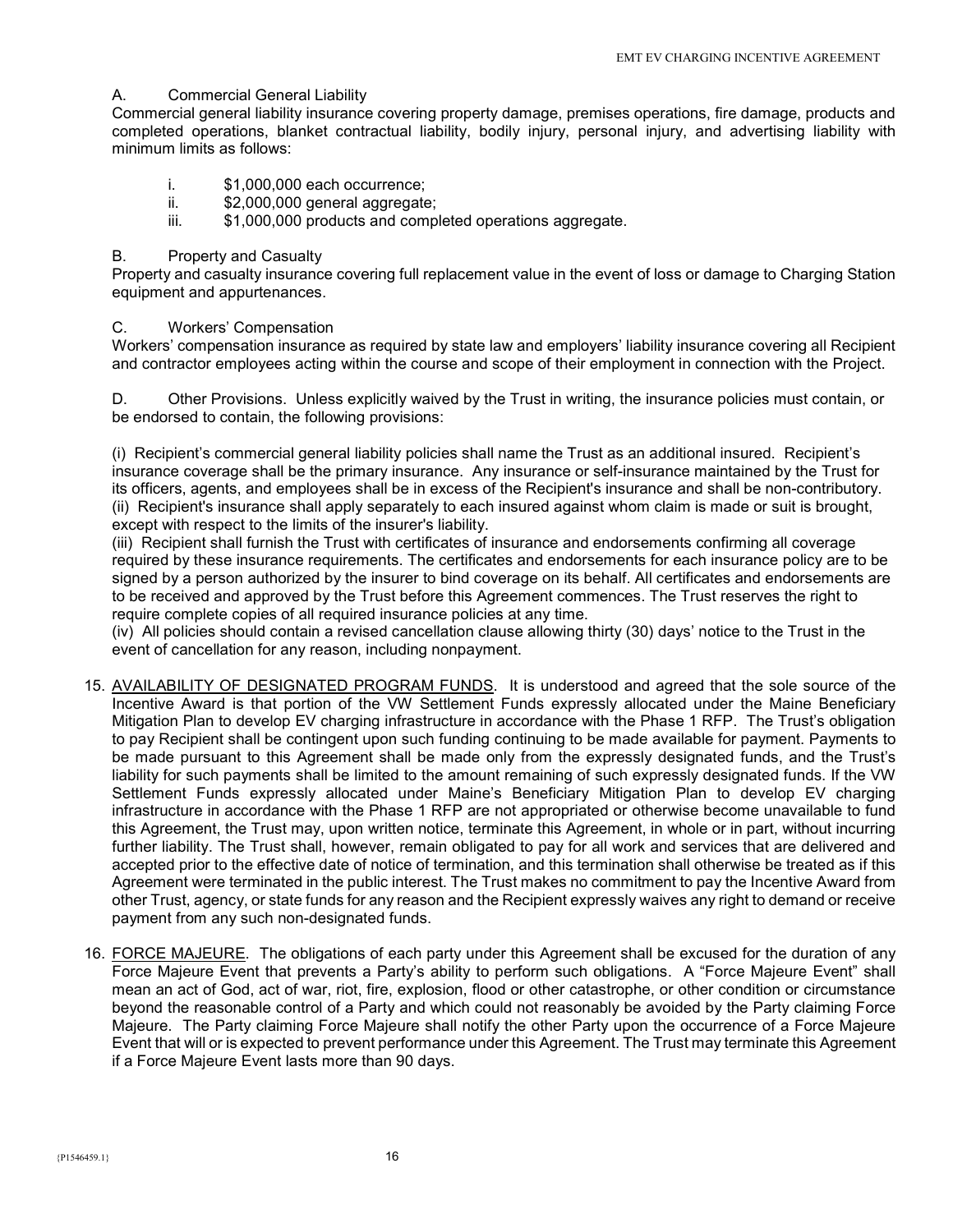- 17. SET-OFF RIGHTS. Without limiting any other right or remedy, the Trust shall have all common law, equitable and statutory rights of set-off. These rights shall include, but not be limited to, the Trust's option to withhold for the purposes of set-off any monies due to Recipient under this Agreement up to any amounts due and owing to the Trust with regard to this Agreement or any other agreement between Recipient and the Trust, including any agreement for a term commencing prior to the term of this Agreement.
- 18. RESERVATION OF IMMUNITIES AND LIMITATION OF LIABILITY. The Trust is a quasi-state agency and a governmental entity. Nothing in this Agreement is intended, nor shall be construed, to constitute a waiver of any defense, immunity, or limitation of liability that may be available to the Trust as a governmental entity, or to any of its officers, agents or employees, pursuant to the Eleventh Amendment to the Constitution of the United States of America, the Maine Constitution, the Maine Tort Claims Act (14 M.R.S.A. § 8101 et seq.), any state or federal statute, the common law, or any other privileges or immunities as may be provided by law. In no event shall the Trust be liable or responsible to the Recipient for any indirect, incidental, consequential, or exemplary damages of any kind.
- 19. NO THIRD-PARTY BENEFICIARIES. There are no express or intended third-party beneficiaries under this Agreement. No person or entity that is not a party to this Agreement may assert any right or make any claim under this Agreement.
- 20. EFFICIENCY MAINE LOGO; PUBLIC DISCLOSURE. The "Efficiency Maine" name and logo are registered trademarks of the Trust. The Trust grants Recipient a limited, revocable, non-exclusive license to use the Efficiency Maine logo in connection with the Project to publicly acknowledge the Trust's funding and participation in the Project. Any such use must be in strict accordance with the Trust's design, image, and placement standards. The license to use the "Efficiency Maine" marks is revocable by the Trust at any time.
- 21. DATA IN SUPPORT OF PROGRAM. Recipient grants authorization to the Trust or its agents to access facilities and to collect data needed to measure and verify usage and operation of equipment and measures funded with the Incentive Award.
- 22. INFORMATION IN SUPPORT OF THE PROGRAM. The Trust is required to report on use of and the performance of energy efficiency and conservation programs and projects. Information from these reports may be made available to the public. Recipient agrees to cooperate with the Trust on such reporting and shall provide information related to the Incentive Award, this Agreement, the Project, and any related agreement as requested or required by the Trust to meet its obligation to provide accurate, complete, and timely information to the public, to meet the Program reporting requirements, and/or to comply with state or federal law or regulation.
- 23. SITE VISITS. The Trust has the right to make site visits at reasonable times to review Project progress, performance, and operation. Recipient shall provide reasonable access to Charging Stations and facilities and shall provide reasonable assistance for the safety and convenience of the Trust and its representatives to perform their duties. All site visits will be performed in a manner that does not unduly interfere with or delay the work or operations of Recipient or its contractors. Site visits shall be subject to Recipient's reasonable facility access, safety, security, and confidentiality policies.
- 24. MEASUREMENT AND VERIFICATION. Recipient shall allow independent third-party verification of Project performance and utilization under terms as may be established by the Trust. Recipient shall work in good faith with the Trust to develop a measurement and verification plan designed to assess the efficacy of the Project. Recipient shall conduct and cooperate in such auditing and reporting as may be necessary to assess performance of the Project and to provide information as may be necessary or useful for the Program.
- 25. VENDOR OR CONTRACTOR SELECTION. Recipient may select any vendor or contractor to provide the equipment and perform the work contemplated by this Agreement.
- 26. CONFIDENTIALITY AND DATA SECURITY. All records and information given to the Recipient by the Trust whether in verbal, written, electronic, or any other format, shall be regarded by the Recipient as confidential information.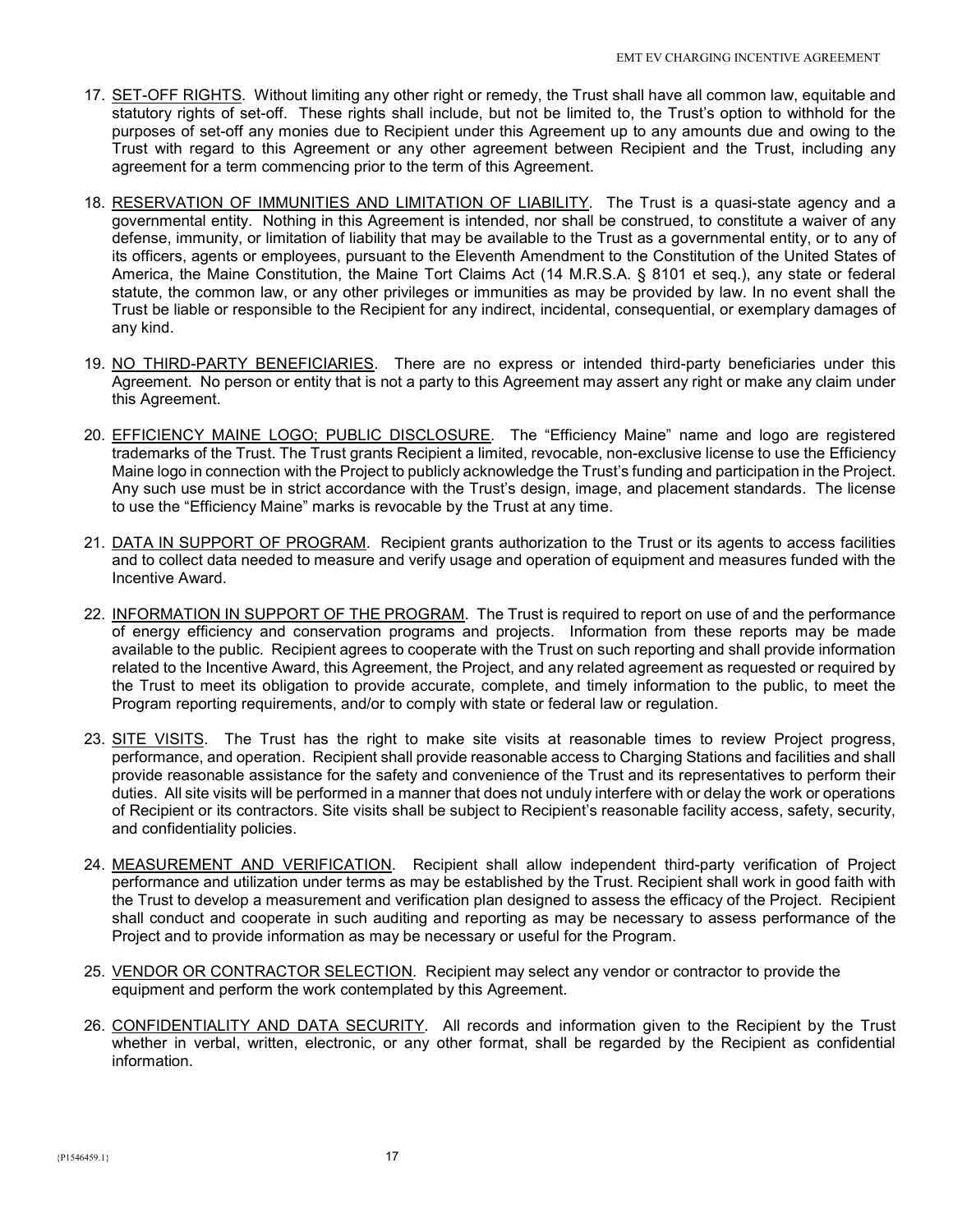Recipient shall keep confidential, and shall cause all of its employees, agents and contractors to keep confidential, all Trust records and information, unless those Trust records are publicly available. Recipient shall not, without prior written approval of the Trust, use, publish, copy, disclose to any third party, or permit the use by any third party of any Trust confidential records and information except as otherwise stated in this Agreement, permitted by law, or approved in writing by the Trust. Recipient shall immediately forward any request or demand for Trust records or information to the Trust's Agreement Administrator.

Recipient shall use, hold, and maintain Trust confidential records and information in compliance with any and all applicable laws and regulations in facilities located within the United States, and shall maintain a secure environment that ensures confidentiality and security of all Trust confidential records and information wherever located. Recipient shall provide the Trust with access, subject to Recipient's reasonable security requirements, for purposes of inspecting and monitoring access and use of Trust confidential records and information and evaluating security control effectiveness. Upon the expiration or termination of this Agreement, Recipient shall return Trust confidential records and information provided to Recipient or destroy such Trust confidential records and information and certify to the Trust that it has done so, as directed by the Trust. If Recipient is prevented by law or regulation from returning or destroying Trust confidential records and information, Recipient warrants it will maintain the confidentiality of, and cease to use, such Trust confidential records and information.

If Recipient becomes aware of any accidental or deliberate event that results in or constitutes an imminent threat of unauthorized access, loss, disclosure, disruption, or destruction of any Trust confidential records or information, it shall notify the Trust immediately and, at its expense, take prompt steps to prevent or remediate such loss.

Recipient shall safeguard all personally identifiable information (PII) it may receive in connection with the performance of this Agreement. PII means information about an individual that can be used to distinguish or trace an individual's identity, such as name, social security number, date and place of birth, mother's maiden name, or biometric records and any other information that is linked or linkable to an individual, such as medical, educational, financial, and employment information. If Recipient or any of its contractors will or may receive PII in connection with the performance of this Agreement, Recipient shall provide for the security of such PII and shall implement administrative, physical, and technical safeguards to protect PII from unauthorized access, acquisition, or disclosure, destruction, alteration, accidental loss, misuse, or damage that are no less rigorous than accepted industry practices, and shall ensure that all such safeguards, including the manner in which PII is created, collected, accessed, received, used, stored, processed, disposed of, and disclosed, comply with applicable data protection and privacy laws, as well as the terms and conditions of this Agreement. Recipient shall take full responsibility for the security of all PII in its possession or in the possession of its contractors and shall hold the Trust harmless from and against any damages or liabilities resulting from an unauthorized disclosure or data breach.

If, in the course of performing this Agreement, Recipient has access to or will collect, access, use, store, process, dispose of, or disclose credit, debit, or other payment cardholder information, Recipient shall at all times remain in compliance with the Payment Card Industry Data Security Standard ("PCI DSS") requirements, including remaining aware at all times of changes to the PCI DSS and promptly implementing all procedures and practices as may be necessary to remain in compliance with the PCI DSS, in each case, at Recipient's sole cost and expense.

The Trust shall have the right, upon reasonable notice to the Recipient, to audit, review, and inspect the Recipient's records and procedures for compliance with these confidentiality provisions.

27. ADDITIONAL CONTRACTING REQUIREMENTS. All requirements, restrictions and obligations regarding the use of State or Trust funds and Incentive Awards are deemed incorporated in this Agreement to the extent necessary to ensure compliance with applicable law. Any alterations, additions, or deletions to the terms of the Agreement that are required by changes in law or regulation governing the use of State or Trust funds or Incentive Awards are automatically incorporated in the Agreement without the necessity of a formal written amendment. Recipient agrees to comply with all such requirements, restrictions and obligations and shall cause its contractors to comply with all such requirements, restrictions and obligations.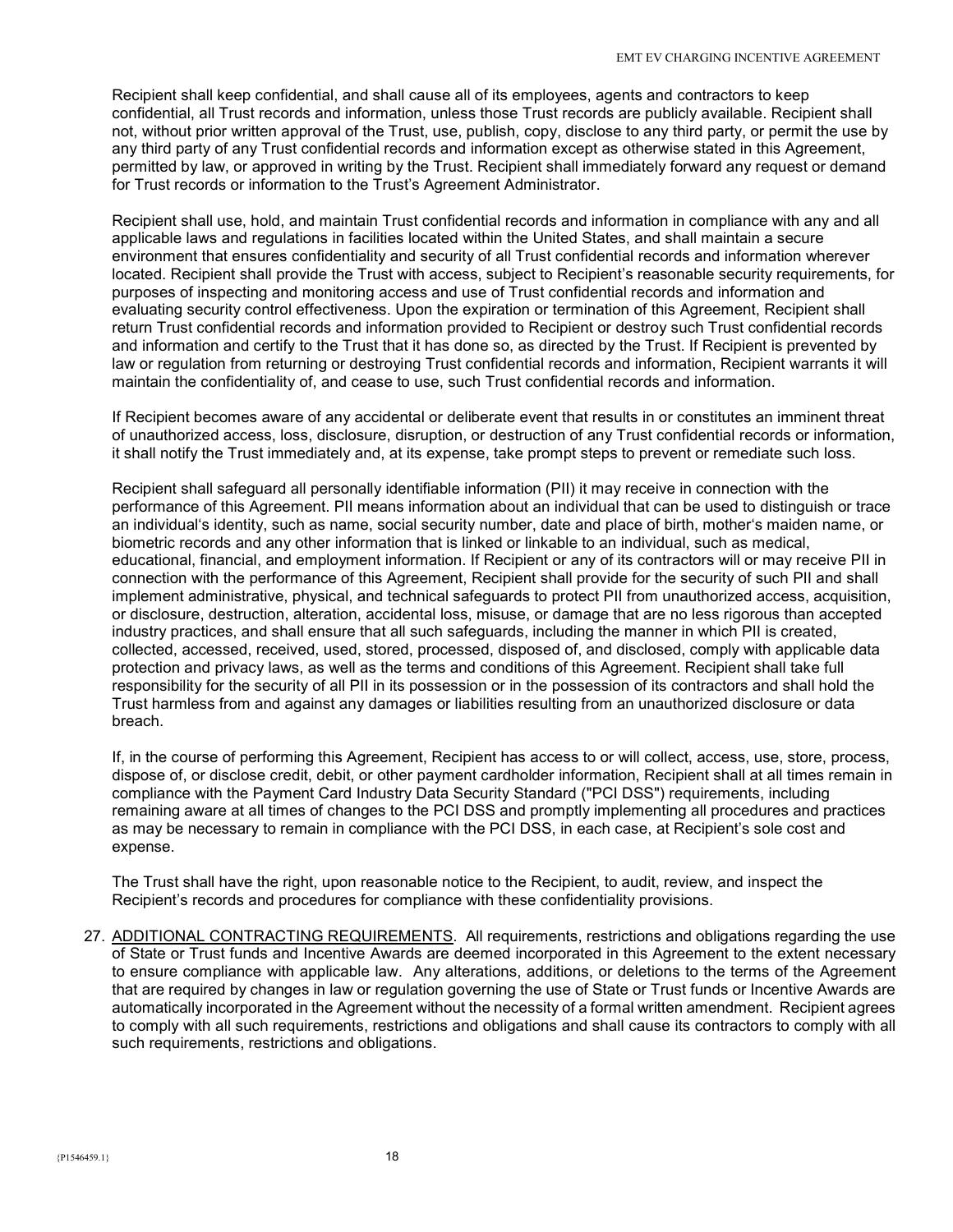28. SURVIVAL. The terms, conditions and obligations in this Agreement which by their nature or intent continue beyond termination or expiration of this Agreement, including, without limitation, provisions regarding document retention, audit, site visits, reporting, indemnity and remedies, shall survive the termination or expiration of this Agreement.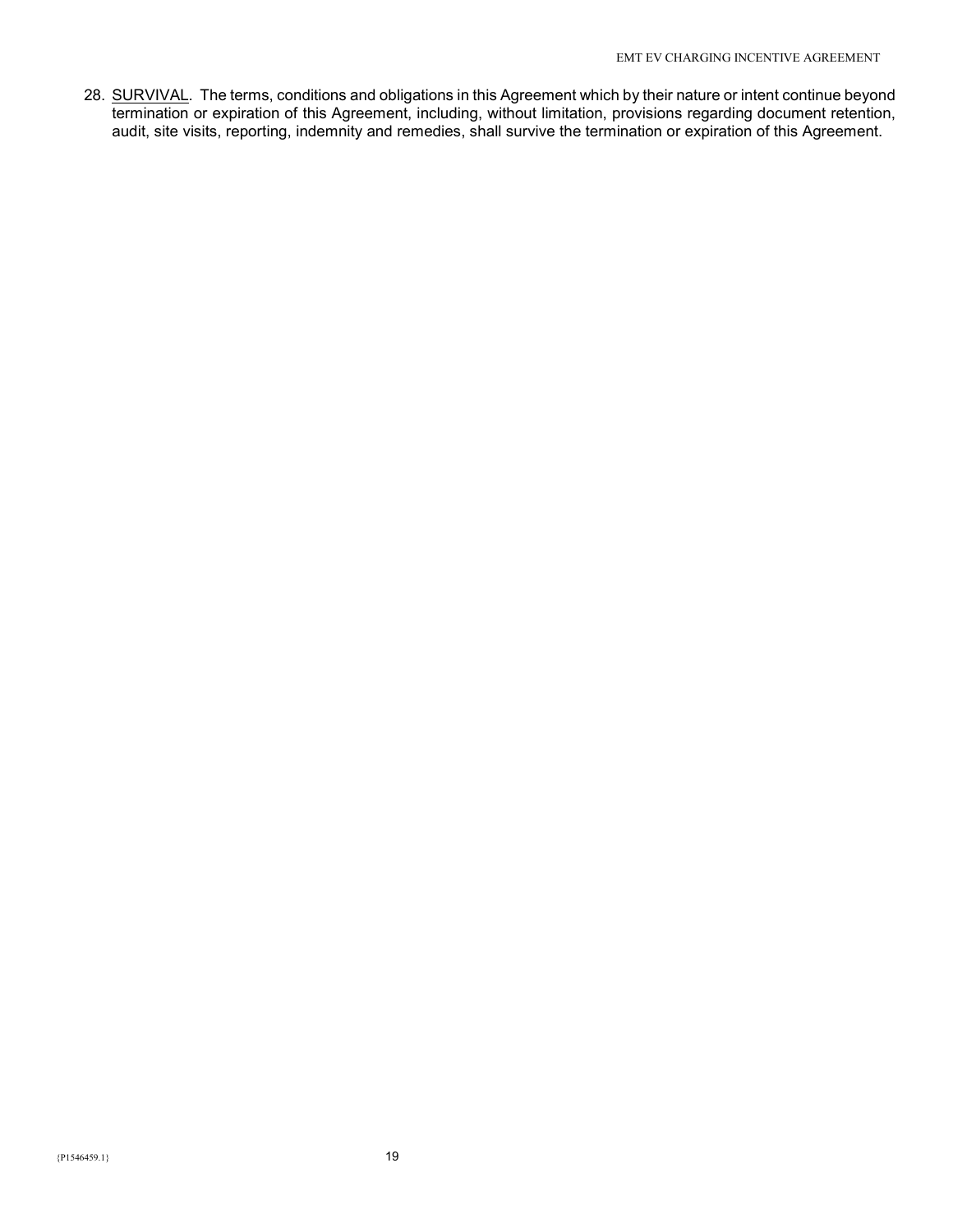# Rider D

# SECURITY AGREEMENT

# 1. Grant of Security Interest, Parties and Collateral

 [RECIPIENT NAME], a [ENTITY TYPE] organized and existing under the laws of the State of [STATE] whose mailing address is [MAILING ADDRESS] (hereinafter referred to as "Obligor"), for valuable consideration, including the sum of up to [GRANT AMOUNT WRITTEN OUT] DOLLARS (\$[GRANT AMOUNT NUMERICAL]) paid and advanced to Obligor by EFFICIENCY MAINE TRUST whose mailing address is Efficiency Maine Trust, 168 Capitol Street, Suite 1, Augusta, Maine 04330-6856 (together with it successors and assigns, "Secured Party"), the receipt and sufficiency of which is hereby acknowledged, grants to Secured Party a continuing security interest (the "Security Interest") in all property of Obligor, whether now existing or hereafter acquired or arising, listed on Exhibit A attached hereto and made a part hereof by reference (the "Collateral").

# 2. Obligations Secured

(a) The Security Interest is given to secure:

 (i) Obligor's obligations to Secured Party under a certain Maine Electric Vehicle Charging Incentive Agreement dated [INCENTIVE AGREEMENT DATE] between Obligor and Secured Party (such Agreement being hereinafter referred to as the "Incentive Agreement"), including, without limitation reimbursement obligations under the Incentive Agreement and/or under this Agreement.

 (ii) All reasonable costs, including reasonable attorney and paralegal fees and charges, including but not limited to attorney and paralegal fees and charges arising in bankruptcy proceedings, incurred by Secured Party in proving or enforcing this Agreement and/or the Incentive Agreement.

 (b) All of the obligations described in both subsections of 2(a) above (as either may be modified from time to time) are sometimes hereinafter referred to collectively as the "Obligations." The Security Interest created by this Agreement shall continue until all Obligations are satisfied in full.

3. Warranties and Covenants of Obligor

 Obligor hereby makes the following warranties and covenants and agrees to perform the following duties in addition to any warranties or duties which may be prescribed by the Maine Uniform Commercial Code as amended from time to time (hereinafter the "Maine UCC") and not stated:

(a) Use of Collateral. The Collateral arises out of business uses or is used for business purposes.

 (b) Collateral Location. The Obligor will keep and maintain the Collateral at the Host Sites more particularly described in Exhibit B to this Agreement.

(c) No Liens or Other Encumbrances. Obligor has not and will not pledge nor grant any security interest in the Collateral to anyone except Secured Party without the prior consent of the Secured Party. Except for the Permitted Liens, Obligor will not permit any lien or encumbrance to attach to the Collateral, nor permit any levy to be made thereon, nor permit any authorized financing statement covering the Collateral to be filed in any public office.

 (d) Owner of Collateral. Obligor is the owner of the Collateral free and clear of any security interest, lien, encumbrance, or adverse claim, except the Permitted Liens and the security interest hereby given to Secured Party. Obligor will defend the Collateral and the security interest created hereby against all claims and demands of all other persons who may assert a claim of ownership or a lien, encumbrance or security interest against or with respect to the Collateral at any time.

 (f) Legal Name and Location. Obligor is organized and existing under the laws of the State of [STATE] and will not change its name, form or jurisdiction of organization, without Lender's prior written consent.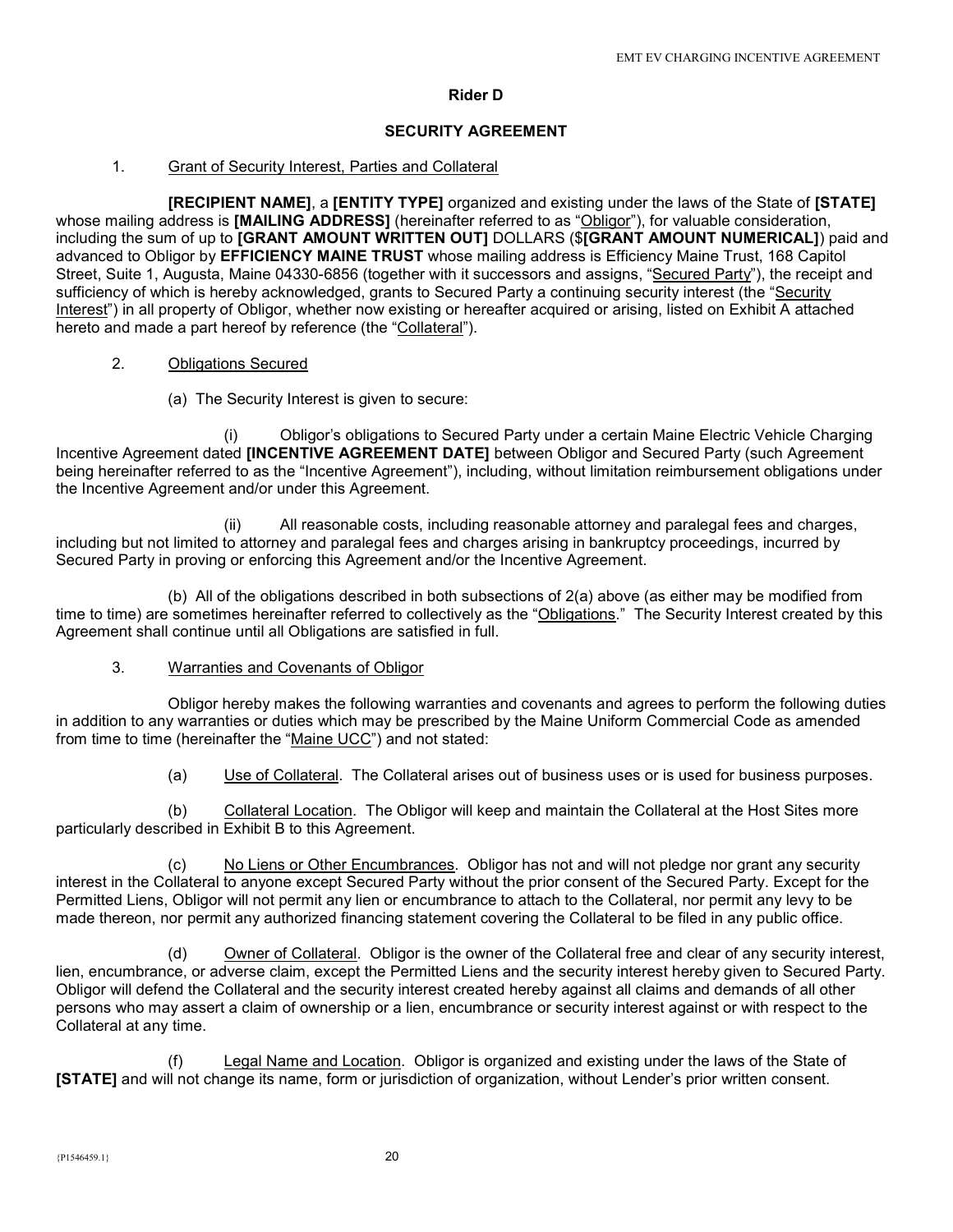(g) No Other Financing Statements. No financing statement covering or purporting to cover the Collateral is on file in any public office nor is any unfiled, perfected security interest outstanding on the Collateral. Secured Party may request, and Obligor shall execute, any further instruments in form satisfactory to Secured Party, and Obligor shall pay all filing and other costs deemed necessary or desirable by Secured Party, to perfect and to continue its security interest in the Collateral.

 (h) Insurance. Obligor agrees to insure the insurable Collateral against loss or damage by fire or other casualty, the perils against which insurance is afforded by All Risk Multi-Peril Insurance (also known as Special Form Coverage) subject to normal exclusions in such amount as required to provide payment in full of the costs of complete replacement and restoration of any damage and/or destruction to said Collateral resulting from casualty required to be insured hereunder.

 (i) Taxes and Other Charges. Obligor agrees to pay and discharge when due all taxes, levies, and other charges duly imposed upon the Collateral.

 (j) No Transfer. Obligor agrees not to sell or offer to sell or otherwise transfer any of the Collateral without the prior written consent of Secured Party. Any such transfer, if made without consent, is a default under this Agreement, whether such transfer is voluntary or involuntary.

 (k) Maintain Collateral. Obligor agrees to maintain and repair the Collateral as necessary to keep it in good condition, and not to waste, destroy, or voluntarily damage the Collateral. Obligor will not use the Collateral in violation of any statute, ordinance, or governmental regulation. Secured Party may examine and inspect the Collateral at any reasonable time wherever located.

4. Events of Default

Obligor shall be in default under this Agreement upon the occurrence of any of the following events and

conditions:

(a) Default under the Incentive Agreement.

 (b) Any warranty, representation or statement made or furnished to Secured Party by or on behalf of Obligor, which is or was false in any material respect when made or furnished.

 (c) Uninsured loss, theft, substantial damage or destruction of a material portion of the Collateral, except as provided herein, or encumbrance to or of the Collateral or the making of a levy, seizure or attachment upon the Collateral.

(d) Any voluntary or involuntary transfer, in any manner of Obligor's rights in the Collateral.

 (e) Dissolution, termination of existence, insolvency, or business failure of Obligor, appointment of a receiver for any part of the Obligor's property or assignment for the benefit of creditors by Obligor, or the commencement of any proceeding under a bankruptcy or insolvency law by or against Obligor or any guarantor or surety of Obligor.

 5. Remedies Upon default and at any time thereafter, Secured Party may declare all obligations secured hereby immediately due and payable and may proceed to enforce payment of the same and take possession of the Collateral and exercise any and all of the rights and remedies provided by the Maine UCC as amended from time to time as well as any other rights and remedies possessed by the Secured Party. Secured Party may require Obligor to assemble the Collateral and make it available to Secured Party at a place reasonably convenient to both parties.

- 6. Rules of Construction
	- (a) No waiver by Secured Party of any default shall be effective unless in writing.
	- (b) This Agreement shall be binding upon the successors and assigns of Obligor.

 (c) Use of the word "Collateral" includes the entire body of collateral as set forth in Paragraph 1 hereof, and also any products, portions, or proceeds thereof.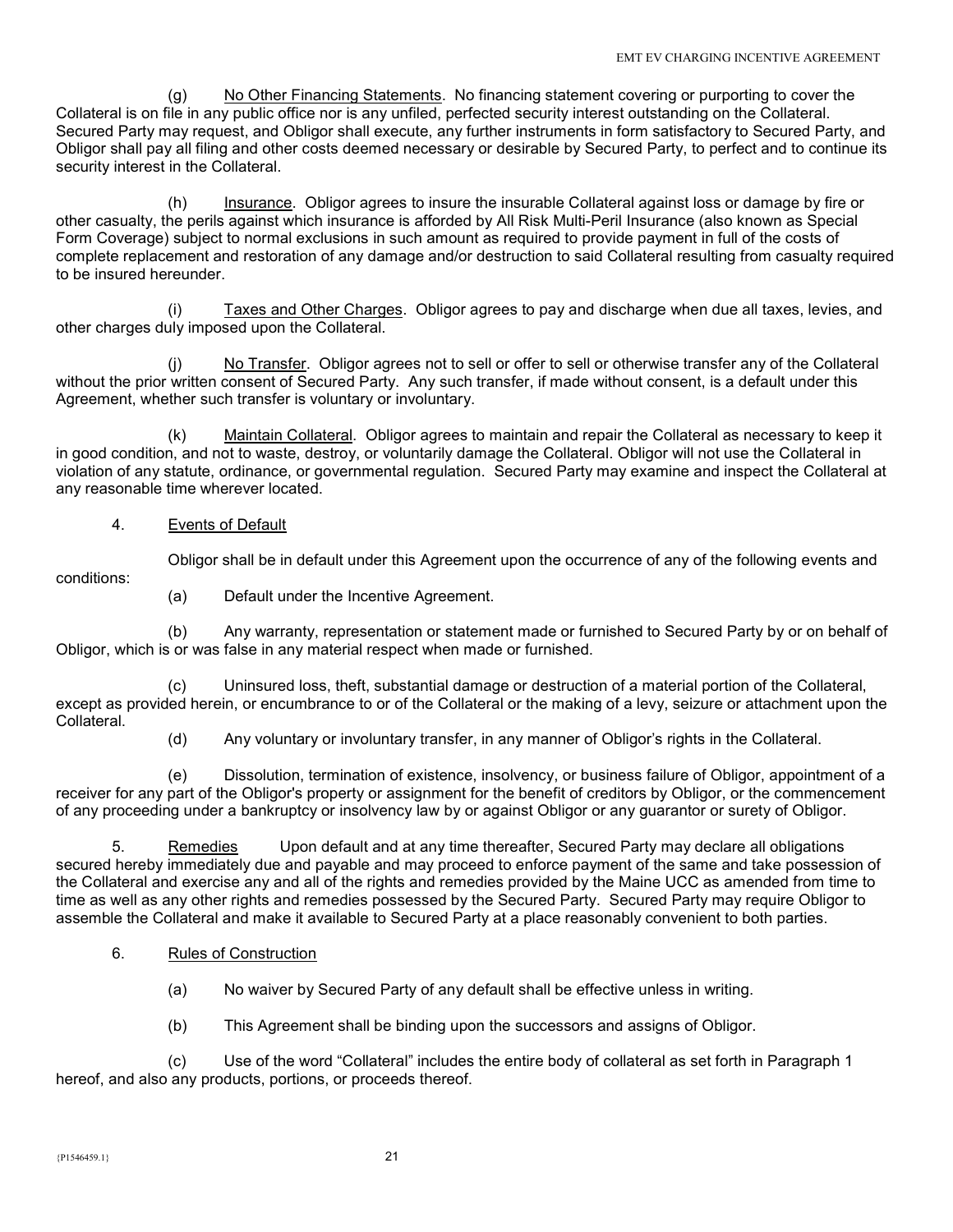(d) If any provision of this Agreement is declared invalid or ineffective, all other provisions shall continue in full force and effect and Obligor shall continue to be liable under this Agreement.

 (e) This Agreement shall be governed for all purposes by the internal laws of the State of Maine, exclusive of its conflicts of law rules.

7. Waiver of Right to Jury Trial. The respective parties hereto shall and hereby do WAIVE TRIAL BY JURY in any action, proceeding, counterclaim, objection to claim in a bankruptcy case or other litigation of any type brought by either of the parties against the other on any matter whatsoever arising out of, related to, or in any way connected with the Obligations and/or this Security Agreement, or the transactions contemplated hereby. Without in any way limiting the foregoing, the parties further agree that their respective right to a trial by jury is waived by operation of this paragraph as to any action, counterclaim or other proceeding which seeks, in whole or in part, to challenge the validity or enforceability of the existing Obligations and/or this Security Agreement, or any provision thereof.

IN WITNESS WHEREOF, the parties hereto have executed this Agreement on [DATE].

# WITNESS: OBLIGOR: [RECIPIENT NAME]

 $\mathsf{B}$ y: Name: when the contract of the contract of the contract of the contract of the contract of the contract of the contract of the contract of the contract of the contract of the contract of the contract of the contract of the is a state of the contract of the contract of the contract of the contract of the contract of the contract of

> SECURED PARTY: EFFICIENCY MAINE TRUST

 $\mathsf{B}$ y: Name: Its: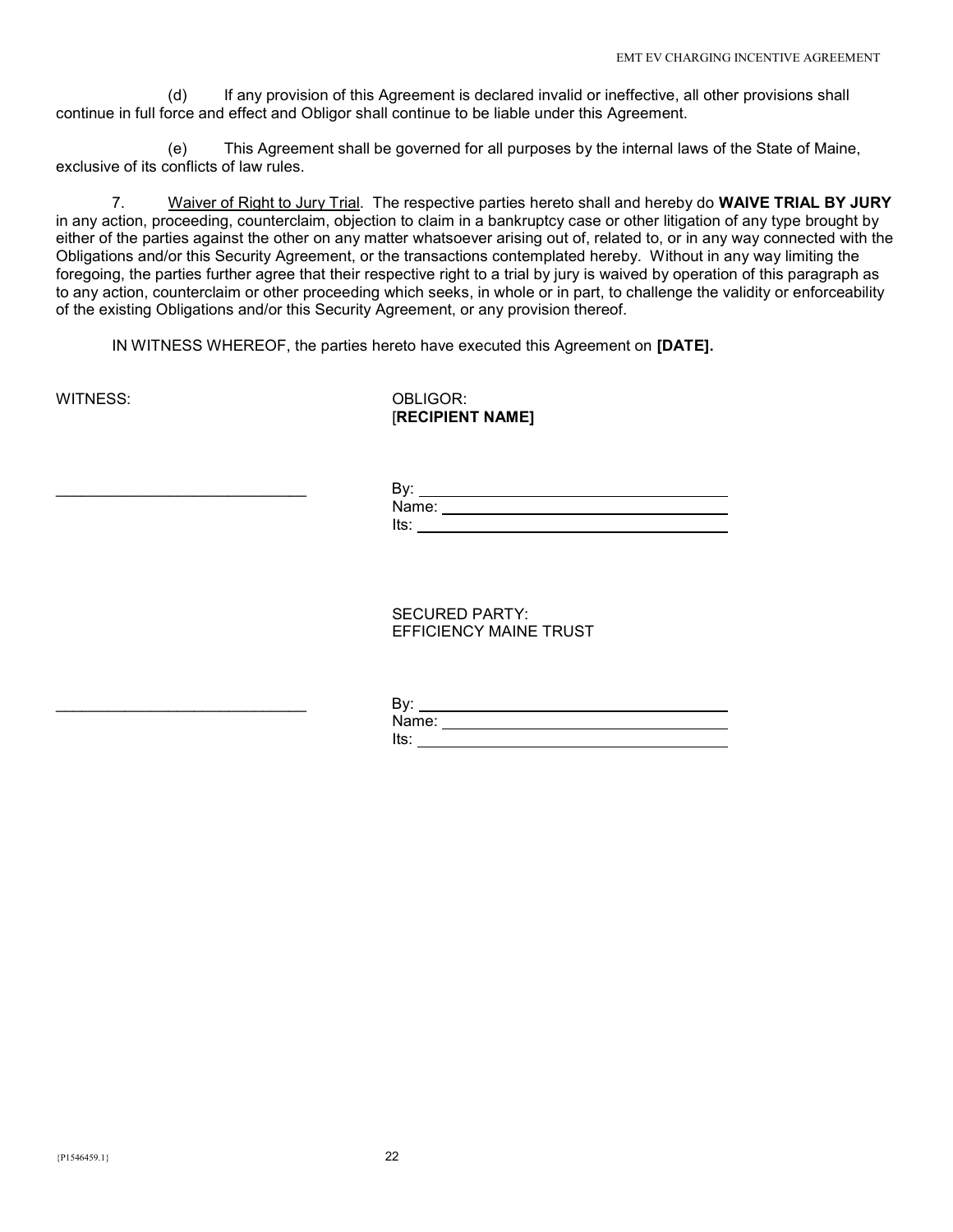# EXHIBIT A

# 1. [LIST OF COLLATERAL, as amended from time to time, reflecting finalize projects and host sites]

2. All additions, accessions, substitutions, replacements, products and proceeds (whether cash or non-cash) of any of the foregoing, in whatever form, including, without limitation, proceeds of insurance.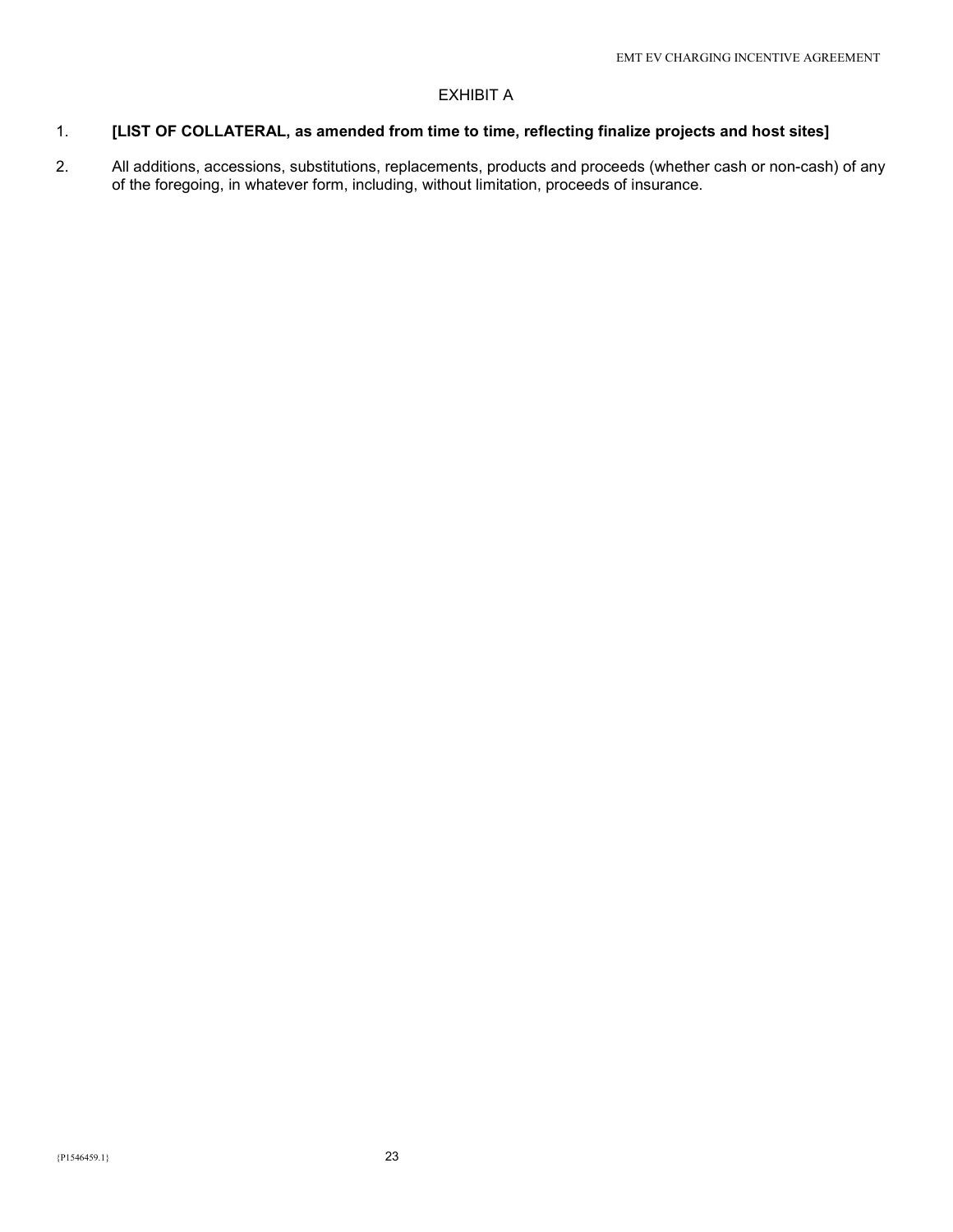# EXHIBIT B

HOST SITE CHARGING STATION LOCATIONS [As Amended from time to time to reflect finalize list of sites]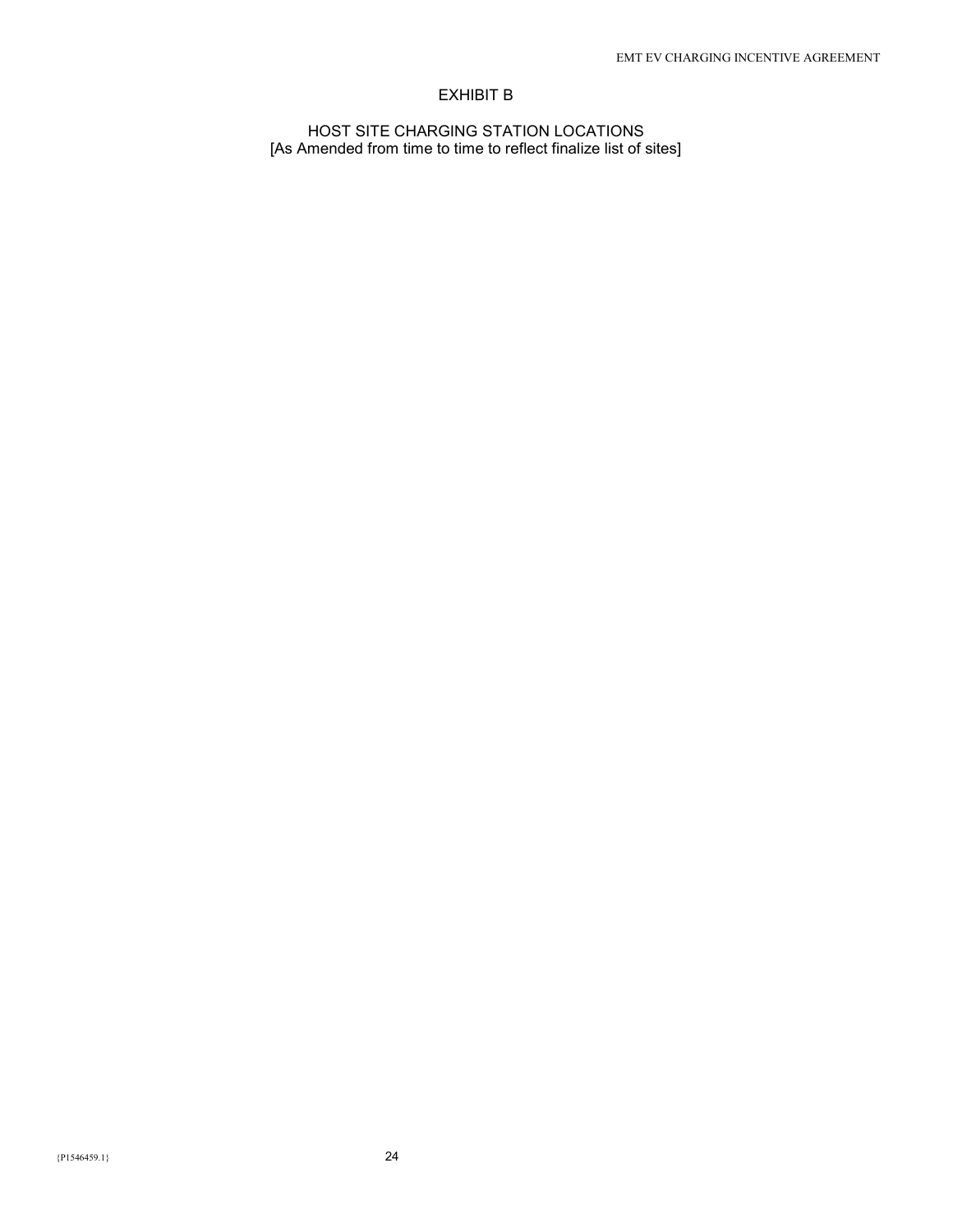### RIDER E

#### CONDITIONAL ASSIGNMENT OF LEASE

THIS CONDITIONAL ASSIGNMENT OF LEASE (this "Assignment") is made as of the say of 2018, by and among [RECIPIENT NAME], a [ENTITY TYPE] organized and existing under the laws of the State of [STATE] whose mailing address is [MAILING ADDRESS] ("Assignor"), and [LANDLORD NAME] a [ENTITY TYPE] organized and existing under the laws of the State of [STATE] whose mailing address is [MAILING ADDRESS] ("Landlord"), and EFFICIENCY MAINE TRUST whose mailing address is 168 Capitol Street, Suite 1, Augusta, Maine 04330-6856 (together with it successors and assigns, "Assignee").

 WHEREAS, Assignor is the tenant under a certain Lease Agreement with Landlord dated on or about a true and correct copy of which, together with all amendments thereto, is attached hereto as Exhibit A (collectively, the "Lease"), with respect to certain real property located at [HOST SITE ADDRESS] and more particularly described in the Lease (the "Retail Site"); and

 WHEREAS, Assignor has entered into a certain Maine Electric Vehicle Charging Incentive Agreement with Assignee dated of even or near date herewith (the "Incentive Agreement") in connection with the operation of an electric vehicle charging station at the Host Site; and

 WHEREAS, to induce Assignee to enter into the Incentive Agreement, Assignor has agreed to assign its rights under the Lease to Assignee and to secure Landlord's consent and agreement to such assignment, all on the terms set forth in this Assignment.

 NOW, THEREFORE, for good and valuable consideration, the receipt and sufficiency of which is hereby acknowledged, the parties, intending to be legally bound, hereby agree as follows:

Assignment of Lease. Assignor hereby assigns to Assignee, its successors and assigns, all of Assignor's right, title and interest in and to the Lease, effective upon the occurrence of both of the following: (i) Assignee having given Assignor and Landlord a Notice of Intent to Assume (as that term is hereafter defined); and (ii) provided that Assignee has not given Assignor and Landlord a Cancellation Notice (as that term is hereafter defined), the occurrence of the Assignment Effective Date (as that term is hereafter defined). Supplementing the foregoing, until the assignment contemplated hereby becomes effective, the rights assigned under this Assignment are reserved to and retained by Assignor.

#### 2. Notice of Intent to Assume; Cancellation Notice; Inspections.

 (a) Assignee is hereby irrevocably authorized and empowered, at Assignee's option, exercisable in Assignee's sole discretion by giving Notice to Landlord and Assignor (the "Notice of Intent to Assume") within the following time periods, to elect to take assignment of Assignor's right, title, and interest in and to the Lease, effective as of a date specified in the Notice of Intent to Assume (the "Assignment Effective Date"), which Assignment Effective Date shall not be more than forty-five (45) days after the date of the Notice of Intent to Assume, all subject to and in accordance with the terms of this Assignment:

 (i) Within fifteen (15) days after Assignee receives a Termination Notice (as that term is hereafter defined) from Landlord; or

 (ii) at any time after a default by Assignor under the Incentive Agreement that continues beyond applicable notice and/or cure periods set forth in the Incentive Agreement, but in no event more than fifteen (15) days after Assignee receives a Termination Notice from Landlord; or

 (iii) within the shorter of the following periods: (A) thirty (30) days after the termination of the Incentive Agreement for any reason; or (B) fifteen (15) days after Assignee receives a Termination Notice from Landlord.

If Assignee is given a Termination Notice, then, notwithstanding the lapse, at any time prior to the Assignment Effective Date, of any time period set forth in the Lease relating to the exercise of rights to extend the term of the Lease, Assignee shall have the right to exercise such right to extend the term of the Lease at any time prior to the Assignment Effective Date and, in such event, unless Assignee gives a Cancellation Notice, the term of the Lease shall be so extended and such extension right shall be deemed to have been timely exercised.

 (b) In the event that Assignee gives a Notice of Intent to Assume, Assignee shall have the right, exercisable in Assignee's sole discretion, to revoke and cancel the Notice of Intent to Assume by giving Notice to Assignor and Landlord of Assignee's exercise of such right (a "Cancellation Notice") at any time prior to the Assignment Effective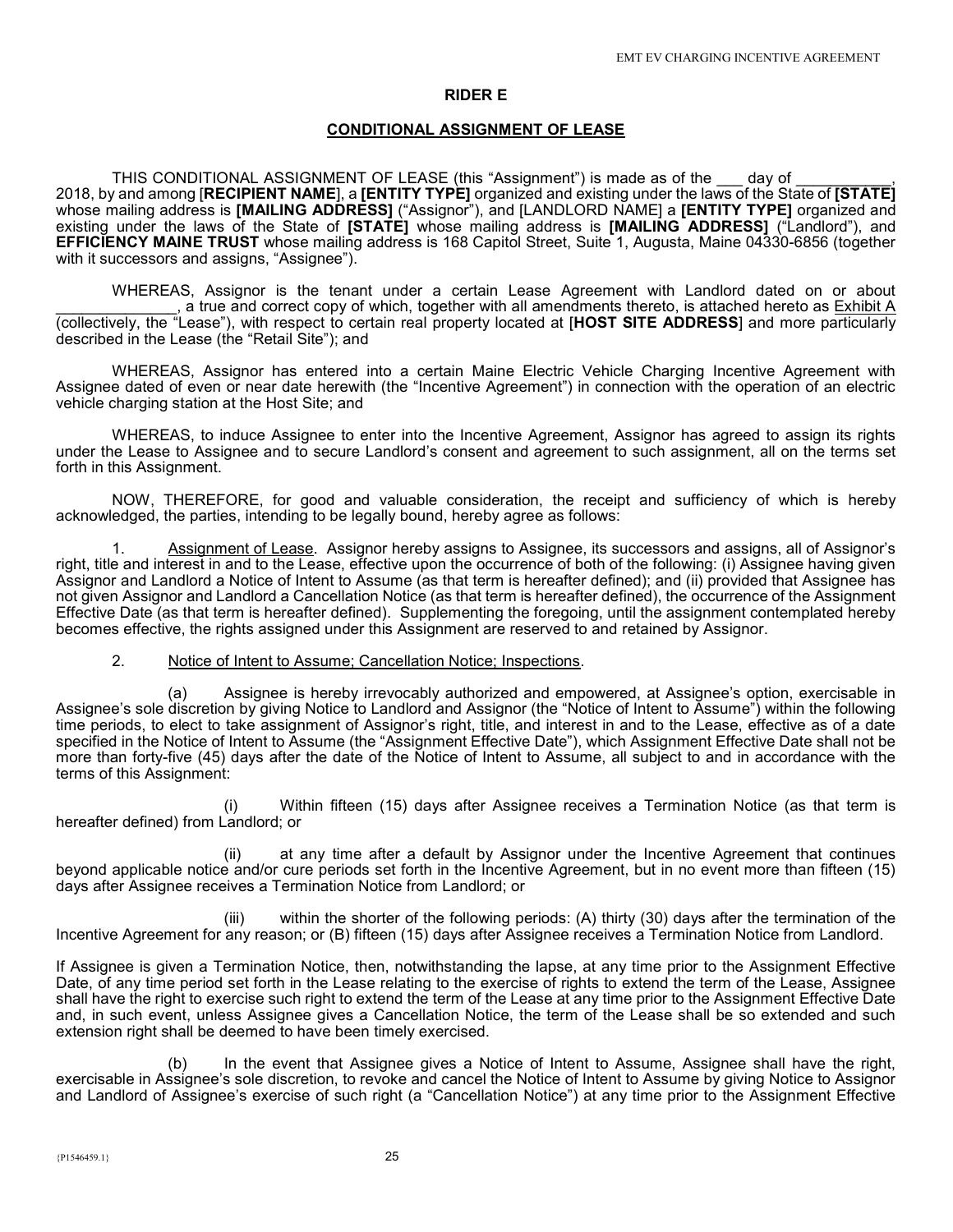Date, in which event the Notice of Intent to Assume shall be void and all right, title, and interest under the Lease shall remain vested in Assignor.

 (c) In the event that Assignee gives a Notice of Intent to Assume, then Assignee shall thereafter have the right to enter upon the Retail Site and conduct such investigations, inspections, tests, sampling, and surveys as Assignee deems necessary or advisable. Assignee shall be responsible for the repair of any damage caused by Assignee's activities on the Retail Site pursuant to this Section 2(c).

# 3. Consent of Landlord; Termination Notice; New Lease.

 (a) Landlord hereby consents to the assignment of the Lease to Assignee subject to the terms and conditions set forth in this Assignment and, upon the vesting in Assignee of Assignor's right, title, and interest in and to the Lease as provided in Section 4, Landlord shall recognize Assignee as the tenant under the Lease subject to and in accordance with the provisions of this Assignment.

- (b) Landlord agrees that both:
	- (i) prior to any termination of the Lease for any reason; and,

 (ii) if the Incentive Agreement (including any extension, modification, or replacement thereof) is still in effect and Assignor has failed to exercise any right under the Lease to extend the term of the Lease,

Landlord shall provide Notice to Assignee of the condition or facts resulting in the right to terminate the Lease or otherwise causing the termination of the Lease (including expiration thereof on account of failure to exercise such a right to extend the term of the Lease) and the fact that applicable cure rights of Assignor have expired (a "Termination Notice") and provide to Assignee the right to give Landlord and Assignor a Notice of Intent to Assume as provided in this Assignment. Landlord shall specify in the Termination Notice all monetary defaults by Assignor under the Lease, if any ("Curable Defaults").

 (c) In the event that the Lease terminates for any reason prior to the expiration of the term thereof (including any extension terms provided therein) without Assignee's prior written consent or without Assignee having given a Cancellation Notice or if the Lease is rejected in a bankruptcy proceeding, then, at Assignee's election made within fortyfive (45) days after Landlord is given notice of such termination, Landlord agrees to enter into a new lease with Assignee on the same terms as the Lease and for a time period equal to the period that was then remaining under the Lease (and including all options or rights to extend the term of the Lease), subject however, to such terms and conditions relative thereto as are set forth in this Assignment.

### 4. Assignment and Assumption.

 (a) In the event that Assignee gives a Notice of Intent to Assume and has not given a Cancellation Notice prior to the Assignment Effective Date, then, effective as of the Assignment Effective Date, all of Assignor's right, title and interest in and to the Lease shall vest in Assignee as of the Assignment Effective Date and, except as set forth in this Assignment, Assignee shall be deemed to have assumed the obligation to observe and perform the terms, conditions, covenants to be observed or performed on the part of Assignor under the Lease to the extent the obligation to observe and perform the same: (i) first arises after the Assignment Effective Date; and (ii) does not arise out of any failure by Assignor to observe or perform any of the terms, conditions, or covenants under the Lease prior to the Assignment Effective Date.

 (b) In the event that Assignee gives a Notice of Intent to Assume and has not given a Cancellation Notice prior to the Assignment Effective Date, then, in addition to the obligations assumed by Assignee under Section 4(a), Assignee agrees with Landlord that Assignee will cure all Curable Defaults identified in the Termination Notice within the number of days provided for cure thereof in the Lease, measured from the Assignment Effective Date. Assignor agrees to reimburse Assignee, upon demand, for all costs and expenses incurred by Assignee under this Section 4(b). For avoidance of doubt, Assignee shall not have any obligation to cure any defaults by Assignor under the Lease that are not Curable Defaults identified in the Termination Notice.

### 5. Additional Provisions.

 (a) Landlord shall provide Notice to Assignee of any default by Assignor under the Lease at the same time that Notice is provided to Assignor and, in the event that Assignor fails to cure such default within the time period provided in the Lease, Landlord shall give Assignee Notice of such failure and shall permit Assignee the right, at Assignee's option and without assuming the Lease or waiving its right to assume the Lease, to cure any such default with a period of ten (10) days, measured from the date of such Notice to Assignee that Assignor has not cured the default (or, if the default is not reasonably capable of being cured within said ten (10) day period, then such longer period as is reasonably necessary to effectuate cure, provided that cure is commenced within said ten (10) day period to the extent possible and thereafter diligently prosecuted to completion). Assignee's failure to cure any such defaults under this Section 5(a) shall not impair or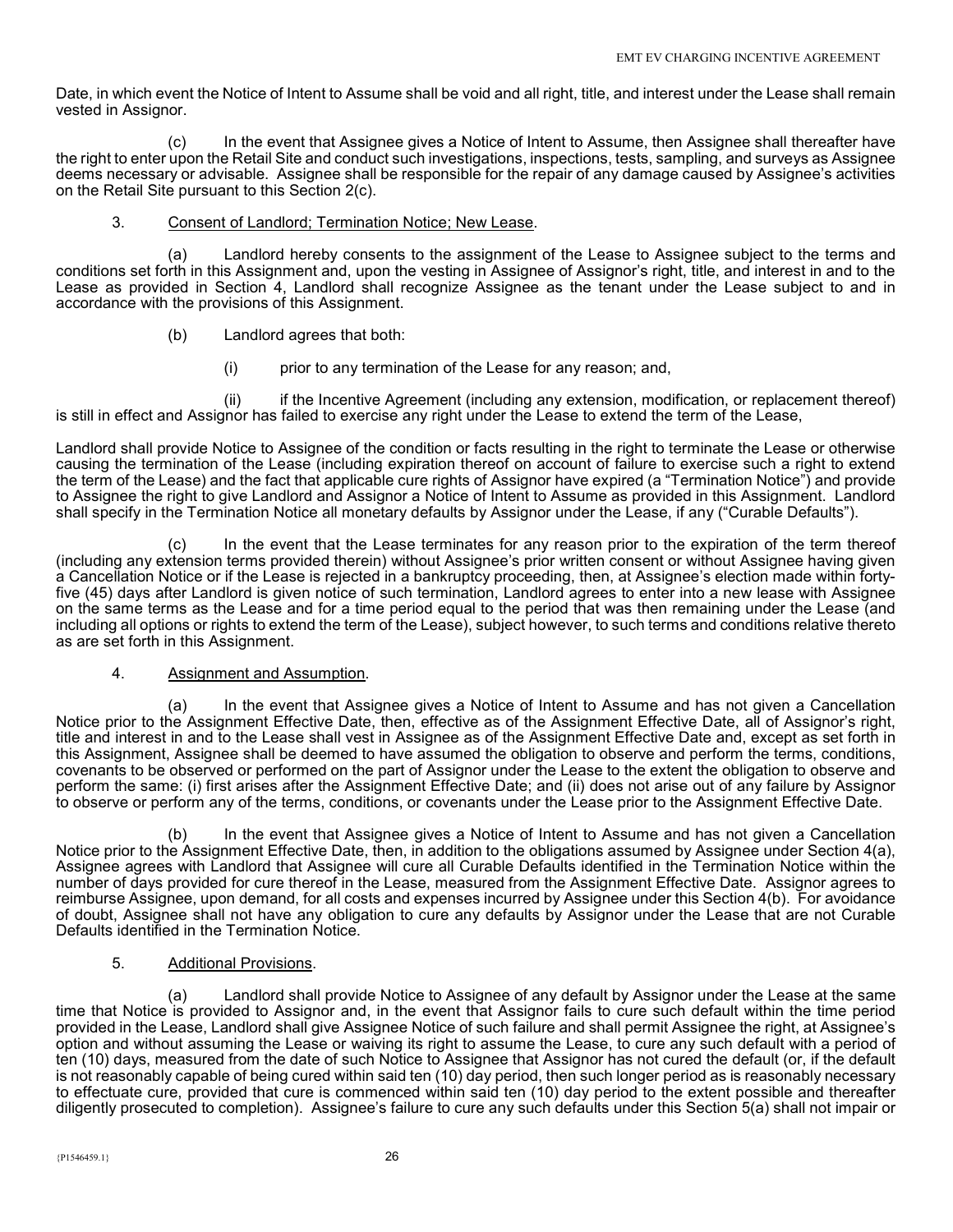prejudice Assignee's rights under this Assignment, including the right to give a Notice of Intent to Assume and the obligation to cure after the Assignment Effective Date the Curable Defaults identified in the Termination Notice.

 (b) Assignor will not, without Assignee's written consent, which may be withheld in Assignee's sole discretion: (i) assign Assignor's rights under or interest in the Lease to any person or otherwise transfer or encumber Assignor's right, title, or interest in or to the Lease, including through any leasehold mortgage or (ii) surrender or terminate the Lease. Landlord will not consent or agree to any actions that are prohibited pursuant to this sub-section 5(b) without the written consent of Assignee, which may be withheld in Assignee's sole discretion.

6. Limitation on Obligations of Assignee. Except as provided in Section 4, this Assignment shall not operate to place upon Assignee any responsibility for, and Assignor and Landlord agree that, except as aforesaid, Assignee shall not have any responsibility for: (a) the control, care, operation, management, maintenance, or repair of, the Host Site; (b) the observance or performance of any of the terms, conditions, covenants to be observed or performed by the tenant under the Lease; (c) any condition with respect to the Host Site; (d) any negligence or other breach of duty (whether under common law, statute, or agreement, including the Lease) with respect to activities at the Host Site; or (e) the compliance of the Host Site with applicable laws, ordinances, rules, or regulations.

Termination. Provided that Assignor's right, title, and interest in and to the Lease has not vested in Assignee as provided in this Assignment, then, upon full performance and satisfaction of all of Assignor's obligations under and the expiration (without renewal or extension) of the Incentive Agreement, this Assignment shall terminate. This Assignment shall also terminate if Landlord gives Assignee a Termination Notice and either (a) Assignee fails to give a Notice of Intent to Assume within the required time period; or (b) Assignee gives a Notice of Intent to Assume and thereafter gives a Cancellation Notice.

 8. Notice. All notices (each a "Notice") required to be sent under the provisions of this Assignment to Landlord, Assignee or Assignor shall be in writing and shall be deemed properly given if: (i) delivered personally with receipt acknowledged in writing; (ii) sent by overnight courier service such as FedEx or UPS; or (iii) sent by certified mail, return receipt requested. Notices shall be directed to the parties at their respective addresses as set forth in the preamble to this Agreement or to such other address(es) as a party may designate by Notice. All Notices shall be deemed given on the day when actually delivered (if delivered personally) or on the day the same is sent (if given by overnight courier service or by certified mail, return receipt requested).

9. Further Assurances; Recording. No further instrument of assignment from Assignor or consent from Landlord shall be required to vest in Assignee all of Assignor's right, title, and interest in and to the Lease as provided herein. Notwithstanding the foregoing, Landlord and Assignor agree to execute such further instruments as may be reasonably requested by Assignee to more fully perfect and/or confirm the assignment of the Lease to Assignee if Assignee gives a Notice of Intent to Assume that is not canceled by a Cancellation Notice.

 10. Miscellaneous. This Assignment shall bind and is for the benefit of all parties and their successors and assigns (but the foregoing shall not be construed to permit any assignment by Assignor). Assignee shall have the right to assign this Assignment. This Assignment constitutes the entire agreement of the parties with respect to the assignment and assumption of the Lease. This Assignment may not be modified or amended except by an instrument in writing executed by Assignor, Landlord, and Assignee. This Assignment shall be construed in accordance with the laws of the State of Maine, without regard or reference to its conflicts of law provisions. Any time period set forth or calculated under this Agreement which expires on a Saturday, Sunday, or statutory holiday in the State of Maine shall be automatically extended to the next day that is not a Saturday, Sunday, or statutory holiday in such location. The invalidity or unenforceability of any one or more phrases, sentences, clauses or sections contained in this Assignment shall not affect the validity or enforceability of the remaining portions of this Assignment or any part thereof. This Assignment may be executed in multiple counterparts, each of which shall be constitute an original, and all of which, taken together, shall constitute a single instrument.

### {Signature Page Follows}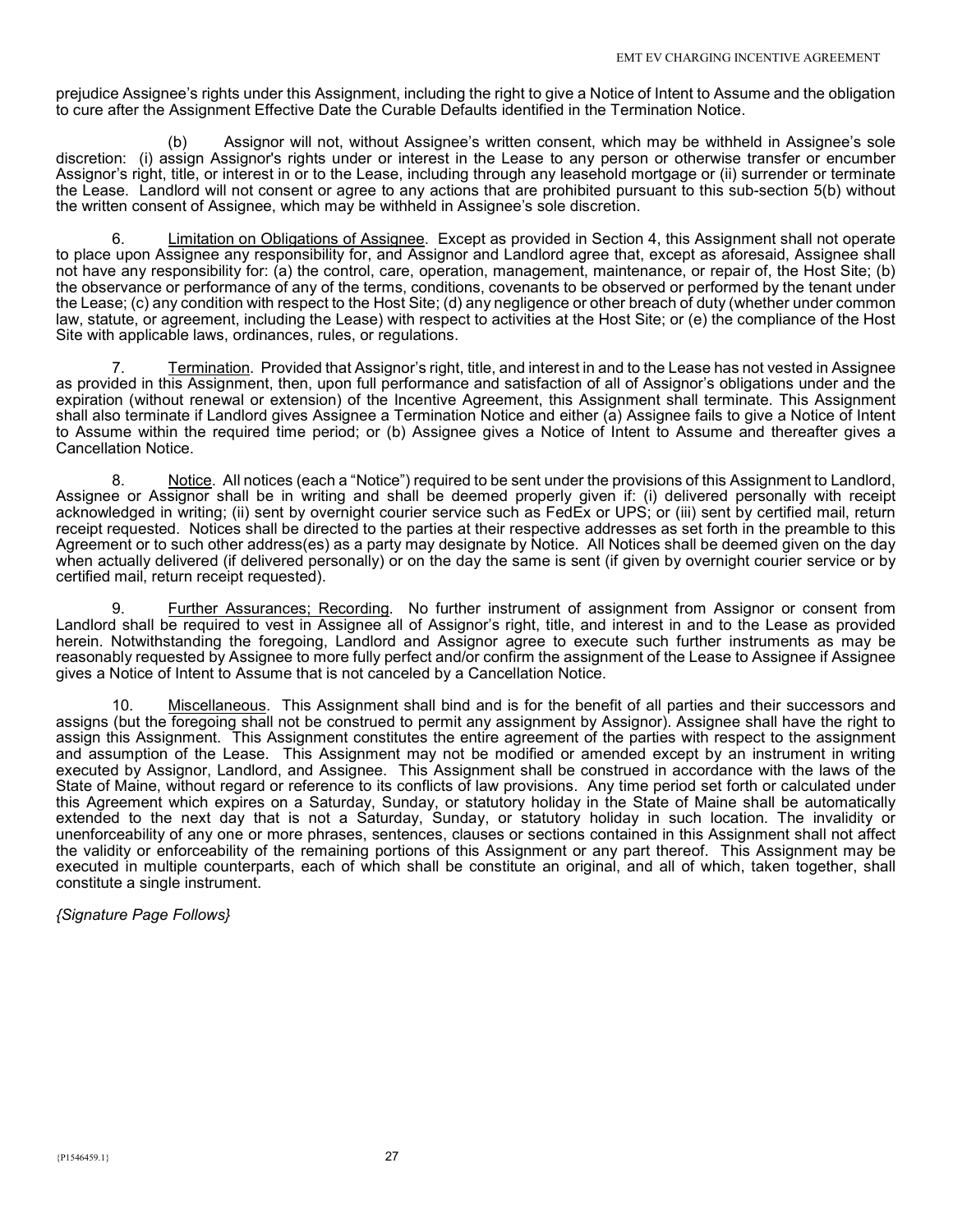IN WITNESS WHEREOF, Assignor, Landlord, and Assignee have caused this instrument to be executed by their duly authorized representatives as of the date given above.

> ASSIGNOR: [RECIPIENT NAME]

<u>By: By: The Communication of the Communication of the Communication of the Communication of the Communication</u>

 LANDLORD: [LANDLORD NAME]

 ASSIGNEE: EFFICIENCY MAINE TRUST